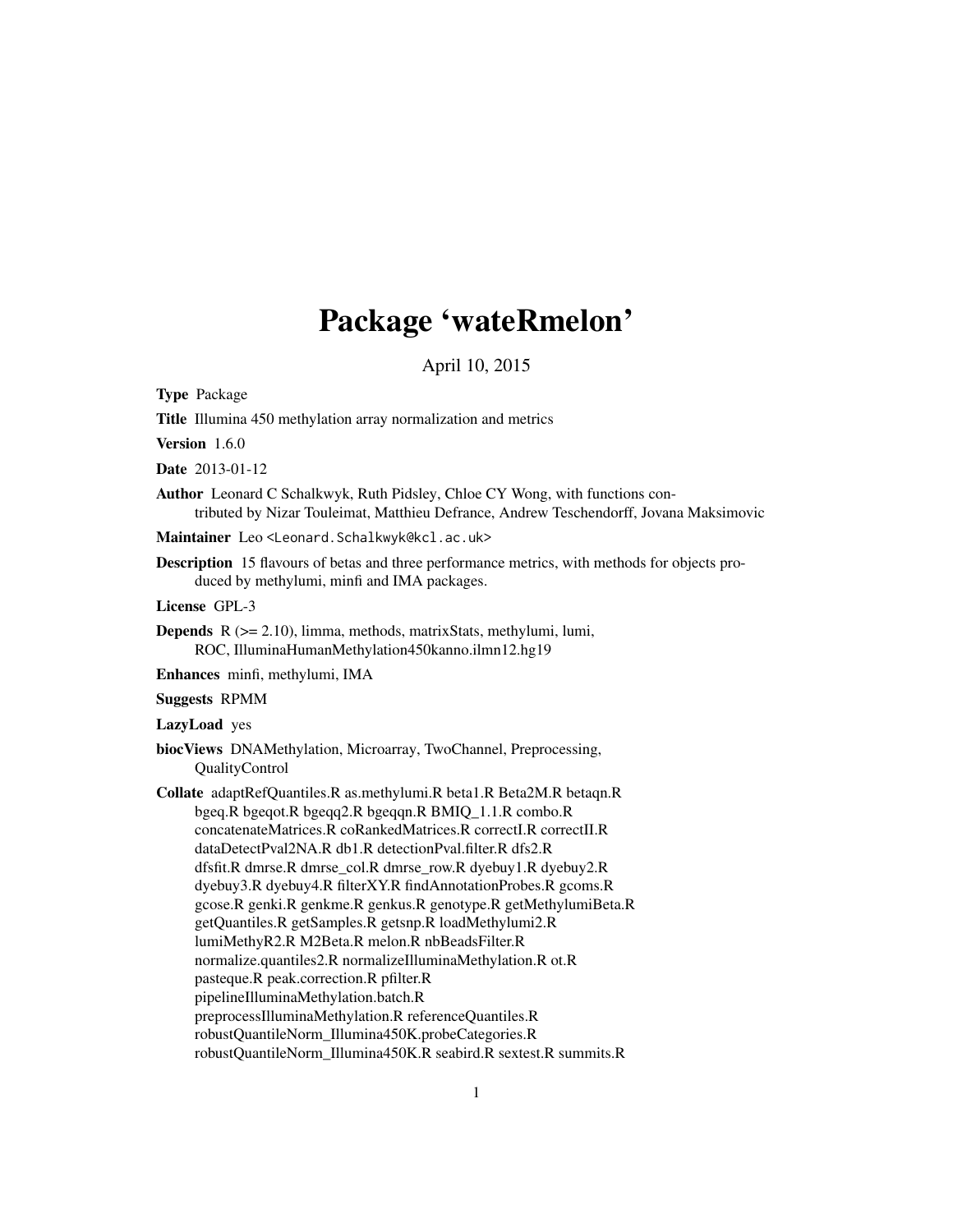<span id="page-1-0"></span>swan2.R uniqueAnnotationCategory.R qual.R AllGenerics.R x\_methylumi.R y\_minfi.R z\_IMA.R

# R topics documented:

|                                                                                                                                          | $\overline{2}$ |
|------------------------------------------------------------------------------------------------------------------------------------------|----------------|
|                                                                                                                                          | 3              |
|                                                                                                                                          | $\overline{4}$ |
| <b>headc</b>                                                                                                                             | 5              |
|                                                                                                                                          | 6              |
|                                                                                                                                          | 6              |
| betagn-exprmethy 450-methods $\ldots$ , $\ldots$ , $\ldots$ , $\ldots$ , $\ldots$ , $\ldots$ , $\ldots$ , $\ldots$ , $\ldots$ , $\ldots$ | $\overline{7}$ |
|                                                                                                                                          | 8              |
|                                                                                                                                          | 10             |
|                                                                                                                                          | 10             |
| dasen                                                                                                                                    | 11             |
| dasen-methods                                                                                                                            | 14             |
|                                                                                                                                          | 16             |
| dh1                                                                                                                                      | 18             |
| dmrse                                                                                                                                    | 19             |
|                                                                                                                                          | 20             |
| genki                                                                                                                                    | 20             |
|                                                                                                                                          | 21             |
|                                                                                                                                          | 22             |
|                                                                                                                                          | 23             |
|                                                                                                                                          | 23             |
| melon                                                                                                                                    | 24             |
|                                                                                                                                          | 25             |
| pfilter                                                                                                                                  | 26             |
|                                                                                                                                          | 28             |
|                                                                                                                                          | 29             |
|                                                                                                                                          | 29             |
|                                                                                                                                          | 30             |
|                                                                                                                                          |                |
|                                                                                                                                          | 32             |

wateRmelon-package *Illumina 450K arrays: normalization and performance metrics*

# Description

Functions for calculating the index of DNA methylation proportion beta in 15 different ways, and three different ways of estimating data quality or normalization performance.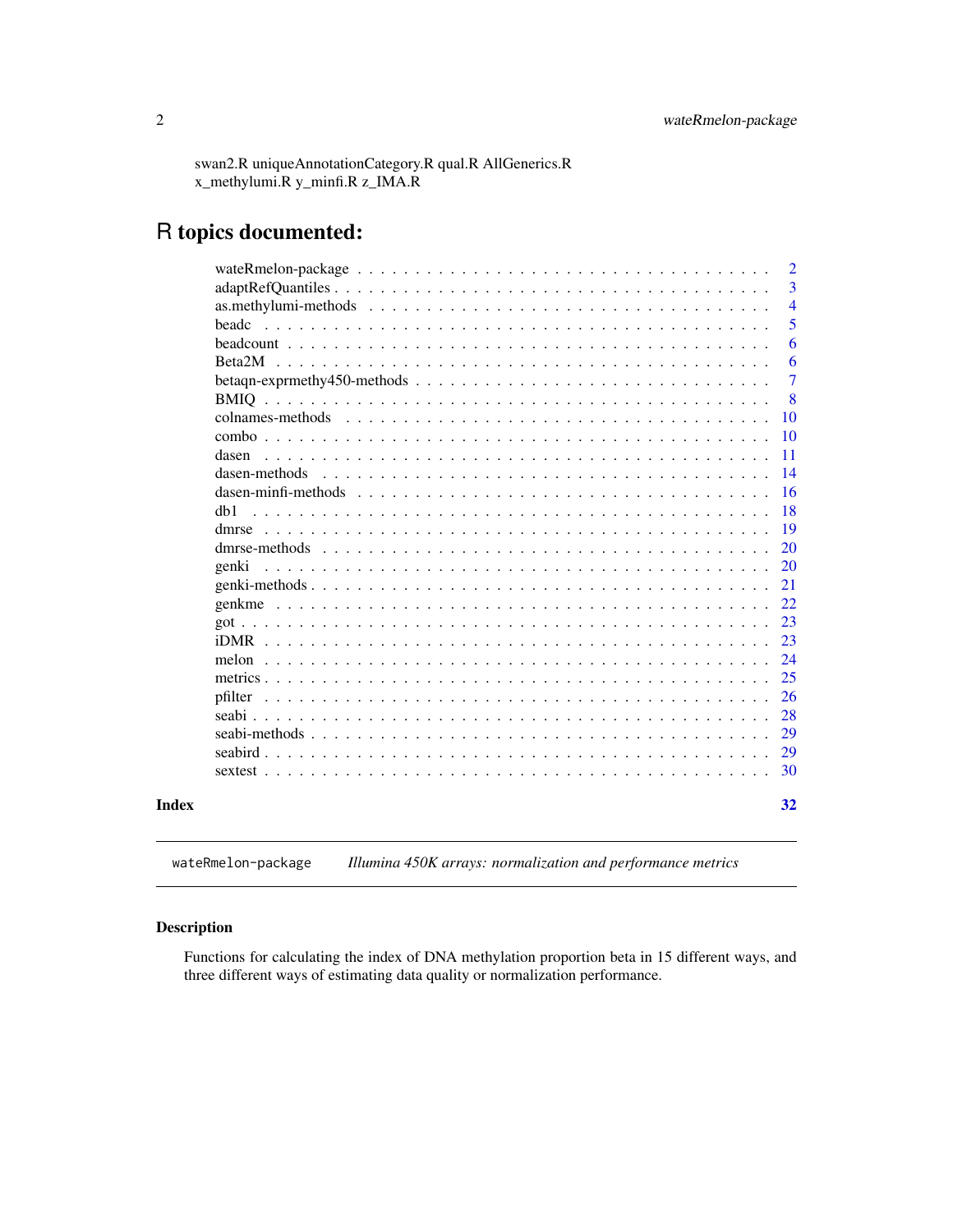#### <span id="page-2-0"></span>Details

| Package: | wateRmelon |
|----------|------------|
| Type:    | Package    |
| Version: | 1.0        |
| Date:    | 2012-10-10 |
| License: | GPL3       |

#### Author(s)

Leonard C Schalkwyk, Ruth Pidsley and Chloe Wong Maintainer: Who to complain to <leonard.schalkwyk@kcl.ac.uk>

#### References

Pidsley R, Wong CCY, Volta M, Lunnon K, Mill J, Schalkwyk LC: A data-driven approach to preprocessing Illumina 450K methylation array data (submitted)

adaptRefQuantiles *Functions from 450-pipeline (Touleimat & Tost)*

#### Description

These functions are part of the 450K pipeline (Touleimat and Tost, Epigenomics 2012 4:325). For freestanding use of the normalization function, a wrapper is provided, see [tost](#page-10-1)

#### Value

see [tost](#page-10-1)

#### Author(s)

Nizar Touleimat, wrapper by Leonard.Schalkwyl@kcl.ac.uk

# References

Touleimat N, Tost J: Complete pipeline for Infinium R Human Methylation 450K BeadChip data processing using subset quantile normalization for accurate DNA methylation estimation. Epigenomics 2012, 4:325-341

Pidsley R, Wong CCY, Volta M, Lunnon K, Mill J, Schalkwyk LC: A data-driven approach to preprocessing Illumina 450K methylation array data (submitted)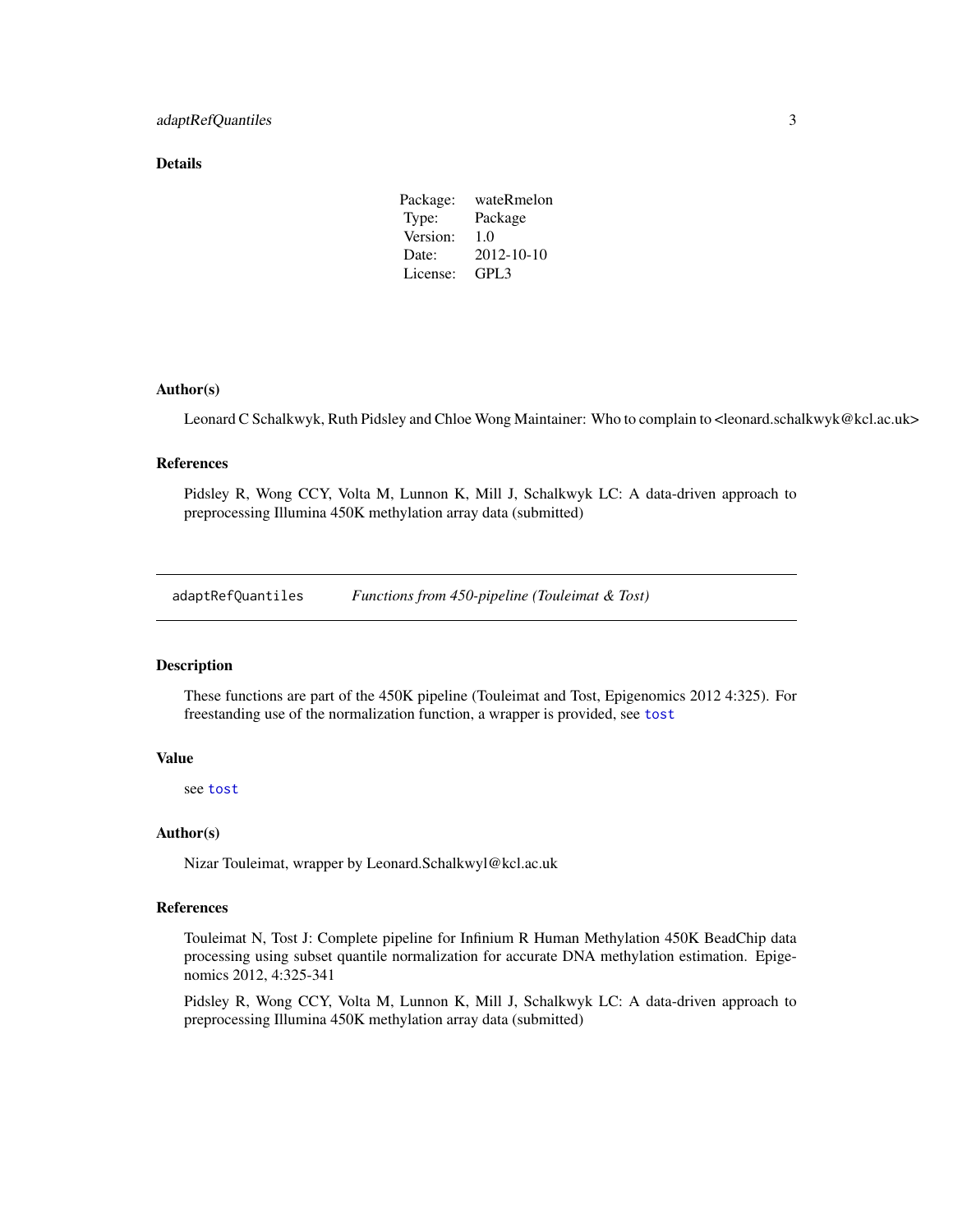<span id="page-3-0"></span>as.methylumi-methods *Methods for Function* as.methylumi

#### <span id="page-3-1"></span>Description

Returns a MethyLumiSet object populaed with the data provided. There are MethyLumiSet and MethylSet methods. In the default method, the data is all optional. Please note that for the results to be sane, mn, un, bn, and pv have to be in the same sample and feature order and the same size. The function does not currently do any checks!

# Usage

# default method as.methylumi (mn = NULL, un = NULL, bn = NULL, pv = NULL,  $qc = NULL$ ,  $da = NULL$ , fd = c("CHR", "DESIGN"), ad=NULL)

# Arguments

| mn | matrix of methylated signal intensities, each column representing a sample (generic)<br>or a MethyLumiSet, RGSet, or MethylSet object. Column names are used to get<br>Sentrix row and column by default, see ''.             |
|----|-------------------------------------------------------------------------------------------------------------------------------------------------------------------------------------------------------------------------------|
| un | matrix of unmethylated signal intensities, each column representing a sample<br>(default method) or NULL when mn is an object containing methylated and<br>unmethylated values                                                |
| bn | matrix of precalculated betas, each column representing a sample                                                                                                                                                              |
| pv | matrix of detection p-values, each column representing a sample                                                                                                                                                               |
| da | annotation data frame, such as x@featureData@data #methylumi package. If<br>NULL (the default), the IlluminaHumanMethylation450kmanifest package<br>is used. See the fd argument                                              |
| qc | control probe intensities: list of 2 matrices, Cy3 and Cy5, with rownames, such<br>as produced by intensities ByChannel $(QCdata(x))$ (methylumi package)                                                                     |
| fd | vector of items of featureData, which by default is just the chromosome and<br>DESIGN (ie typeI or type II assay). Other data can be included using the fd<br>argument, available data is listed by the function getColumns() |
| ad | optional assayData                                                                                                                                                                                                            |

# Methods

signature(mn = "MethylSet") Coerces a MethylSet to a MethyLumiSet, and provides it with a set of featureData, which by default is just the chromosome and DESIGN (ie typeI or type II assay). Other data can be included using the fd argument, available data is listed by the function getColumns()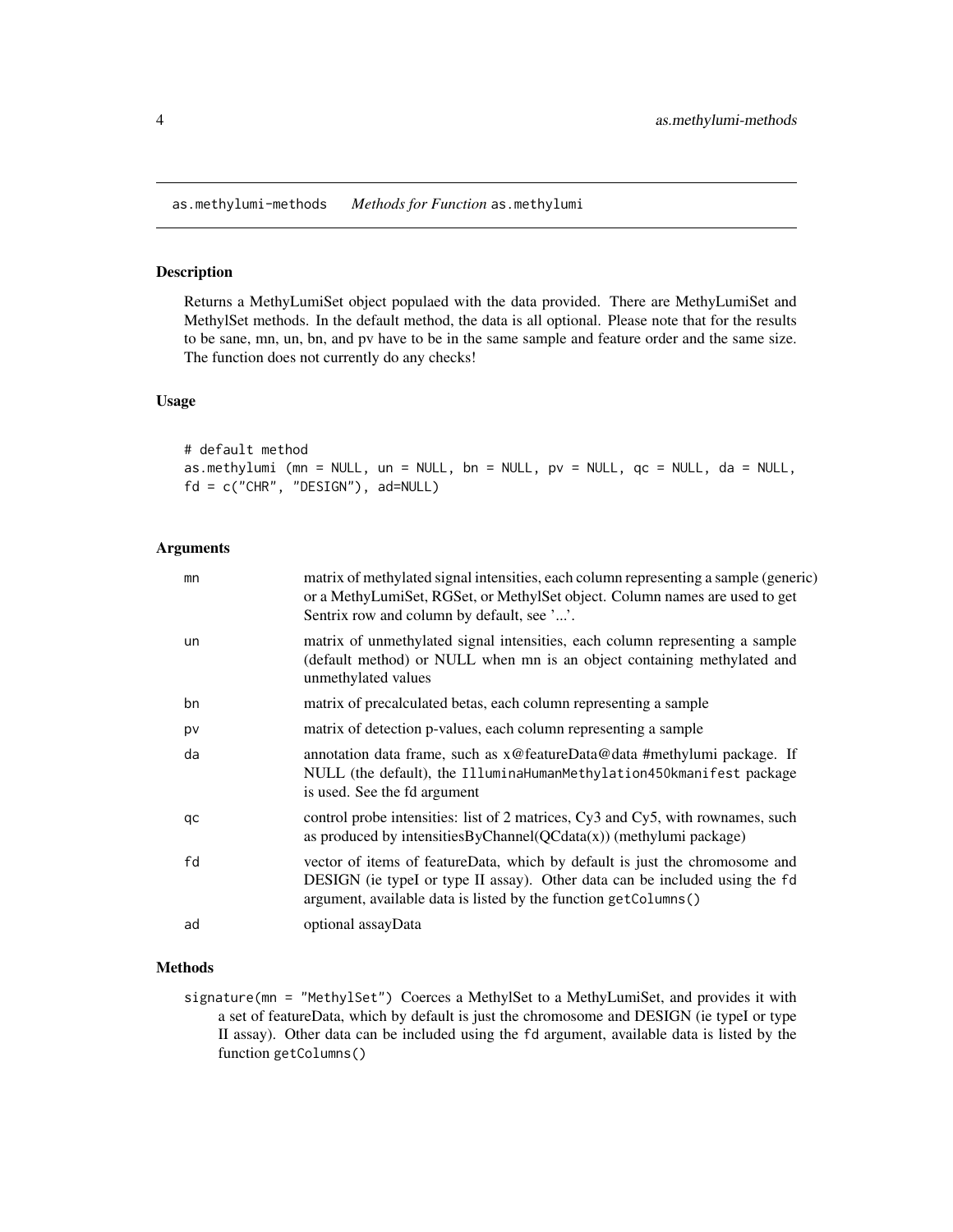#### <span id="page-4-0"></span>beadc 5 and 5 and 5 and 5 and 5 and 5 and 5 and 5 and 5 and 5 and 5 and 5 and 5 and 5 and 5 and 5 and 5 and 5 and 5 and 5 and 5 and 5 and 5 and 5 and 5 and 5 and 5 and 5 and 5 and 5 and 5 and 5 and 5 and 5 and 5 and 5 and

signature(mn = "MethyLumiSet") This is mainly useful for adding featureData as described under MethylSet above. MethyLumiSet objects produced by methylumiR have the full annotation, those from methylumIDAT do not, and functions such as [swan](#page-10-1) require it

```
signature(mn = "ANY") as.methylumi (mn = NULL, un = NULL, bn = NULL, pv = NULL, qc = NULL, da = NULL, fd
```

| beadc | Calculates the number of samples with bead count $\langle 3 \rangle$ for each probe |
|-------|-------------------------------------------------------------------------------------|
|       | in matrix of bead count values                                                      |

# Description

Calculates the number of samples with bead count <3 for each probe in matrix of bead count values.

#### Usage

beadc(x)

# Arguments

x matrix of bead count values returned by the beadcount function

#### Value

Vector of number of samples with bead count <3 for each probe

#### Note

The beadc function is internal to the pfilter function

# Author(s)

ruth.pidsley@kcl.ac.uk

# References

[1] Pidsley R, Wong CCY, Volta M, Lunnon K, Mill J, Schalkwyk LC: A data-driven approach to preprocessing Illumina 450K methylation array data (submitted)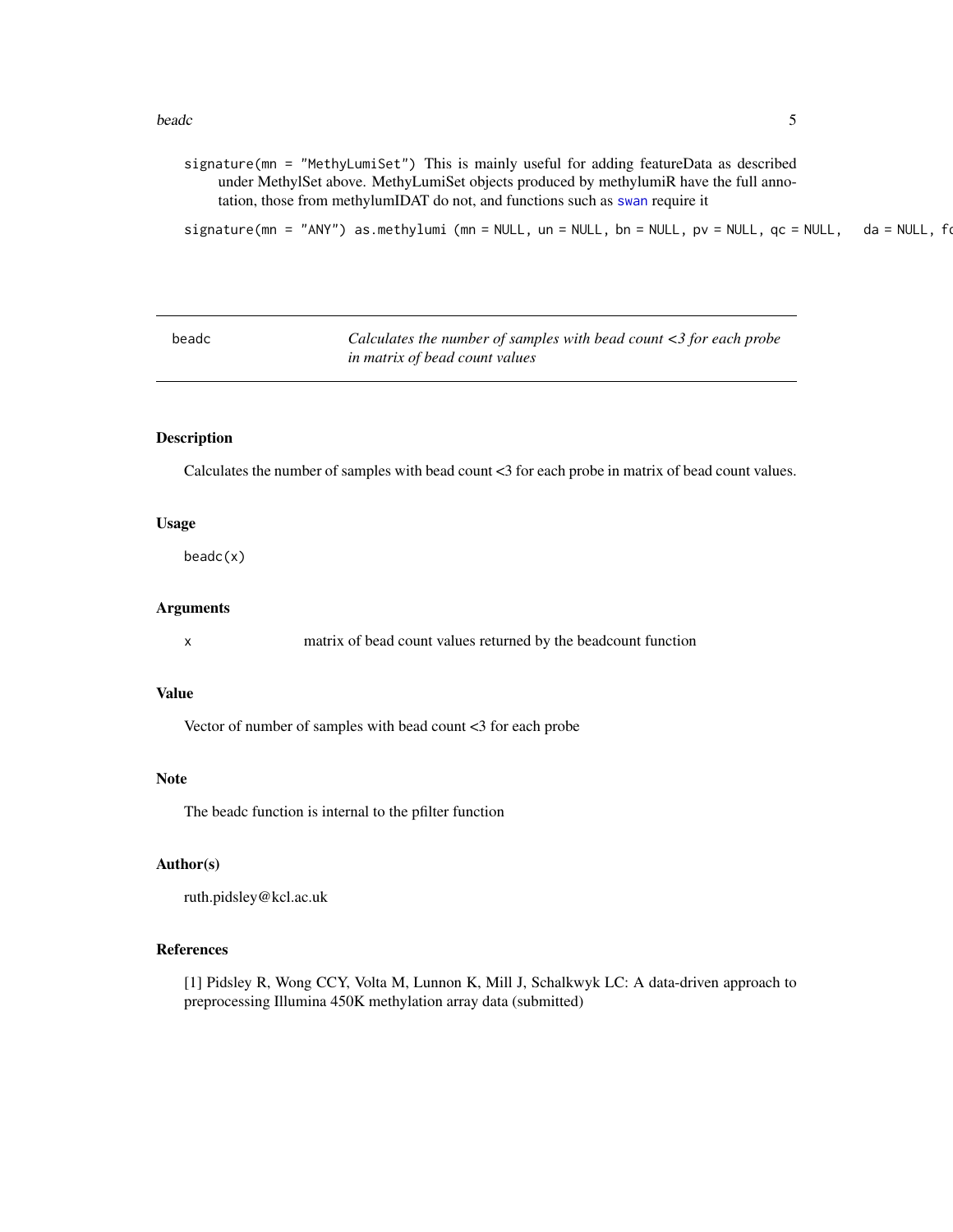#### Description

Creates matrix of beacounts from data read in using the minfi package. NAs represent probes with beadcount <3. An Extended RG Channel Set is required for this function to work.

#### Usage

beadcount(x)

#### Arguments

x 450K methylation data read in using minfi to create an Extended RG Channel Set

# Value

A matrix of bead counts with bead counts <3 represented by NA for use in the pfilter function for quality control

#### Note

The beadcount function is internal to the pfilter function

#### Author(s)

Ruth.Pidsley@kcl.ac.uk

# References

[1] Pidsley R, Wong CCY, Volta M, Lunnon K, Mill J, Schalkwyk LC: A data-driven approach to preprocessing Illumina 450K methylation array data (submitted)

Beta2M *Internal functions for peak.correction (fuks)*

# Description

Internal functions for peak.correction

#### Usage

Beta2M(B)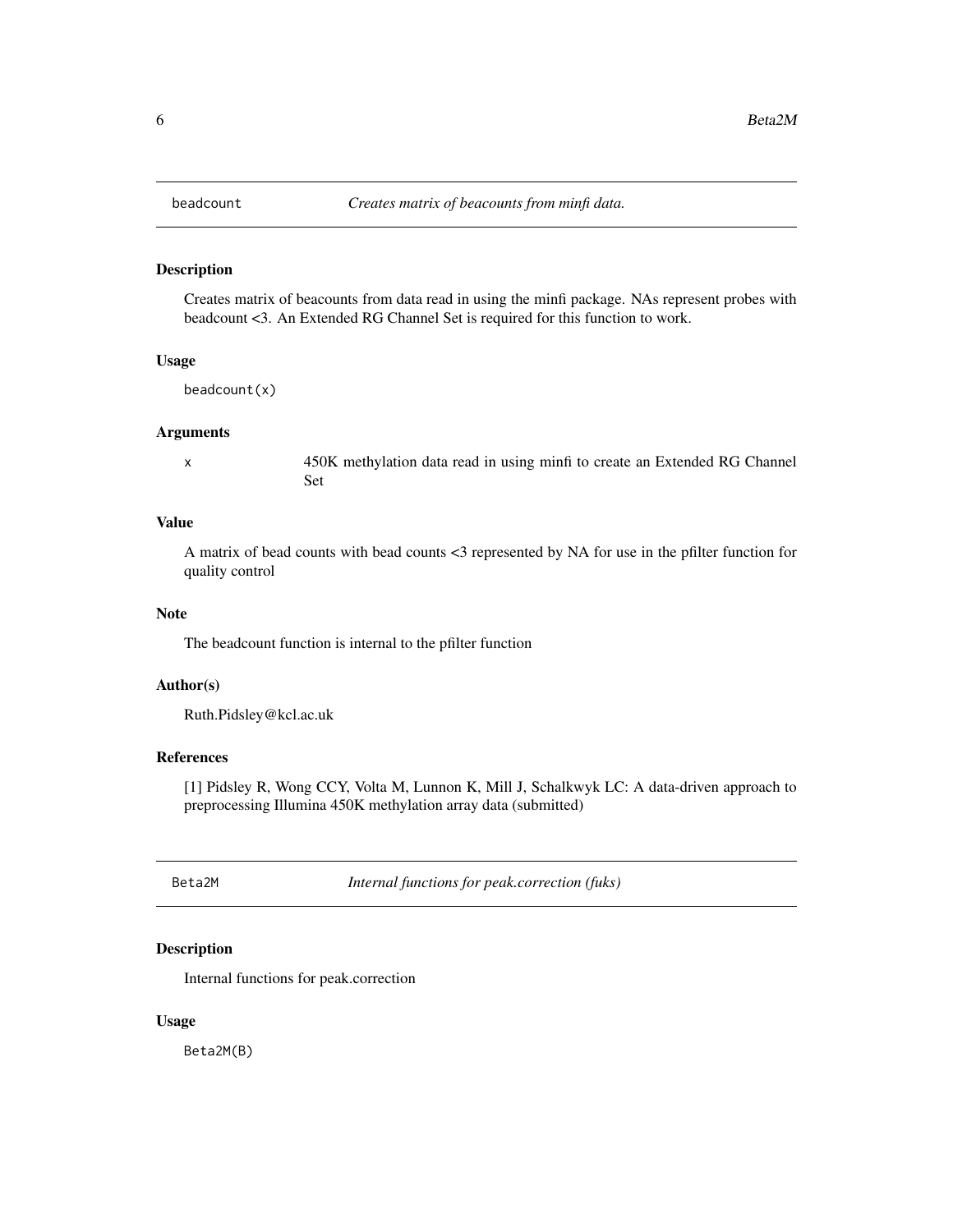# <span id="page-6-0"></span>Arguments

B a vector or matrix of beta values for conversion

# Value

a vector or matrix of the same shape as the input

# Author(s)

Matthieu Defrance <defrance@bigre.ulb.ac.be>

#### References

Dedeurwaerder S, Defrance M, Calonne E, Sotiriou C, Fuks F: Evaluation of the Infinium Methylation 450K technology . Epigenetics 2011, 3(6):771-784.

```
betaqn-exprmethy450-methods
                         Calculate normalized betas from exprmethy450 of Illumina 450K
                        methylation arrays
```
# Description

Quantile normalize betas from exprmethy450 objects

#### Arguments

| bn    | An exprmethy 450 object.                                                                         |
|-------|--------------------------------------------------------------------------------------------------|
| fudge | value added to total intensity to prevent denominators close to zero when calcu-<br>lating betas |

# Details

betaqn quantile normalizes betas

#### Value

exprmethy450 object of the same shape and order as bn.

# methods

betaqn( bn ) fuks( bn )

# Author(s)

Leonard.Schalkwyk@kcl.ac.uk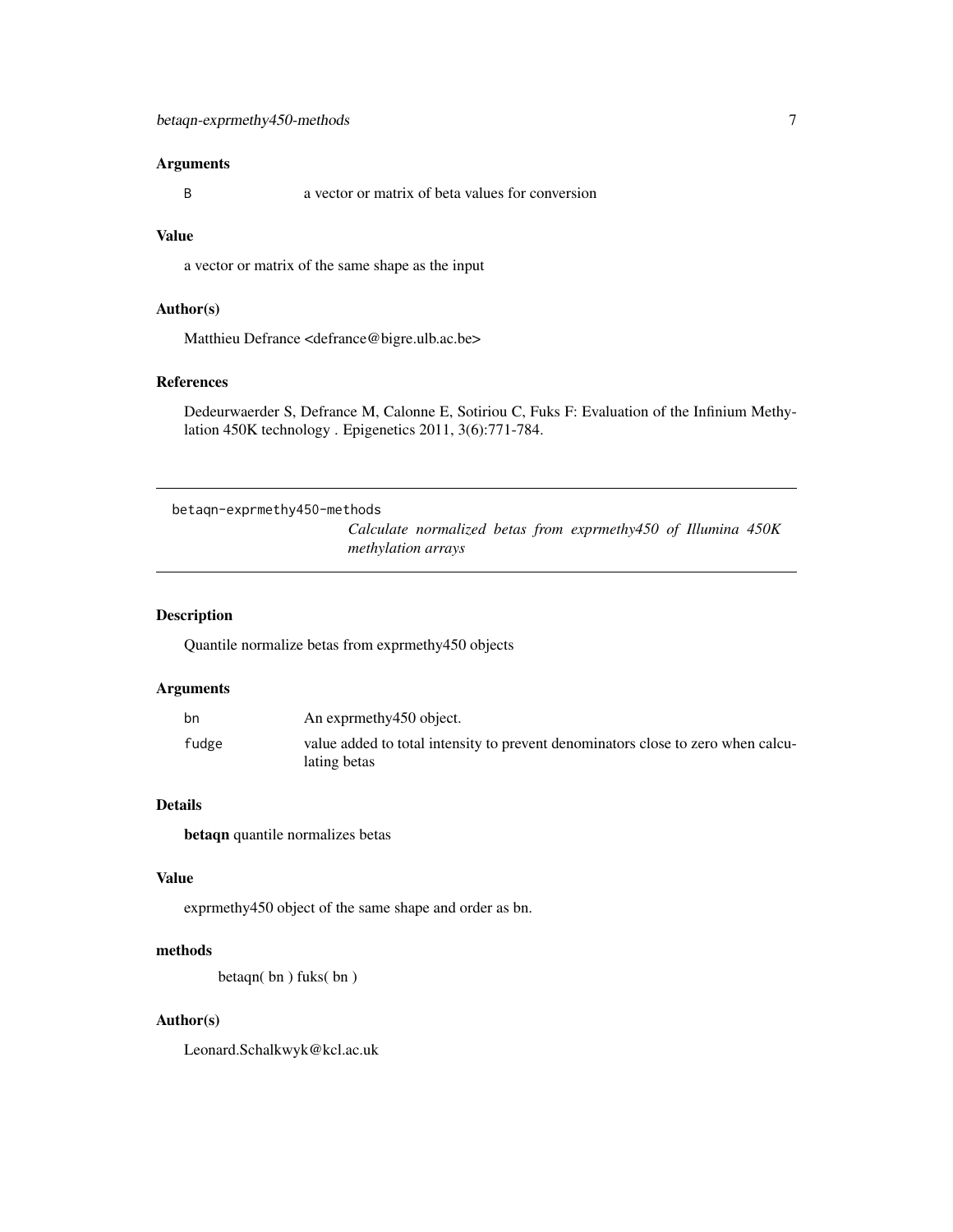#### <span id="page-7-0"></span>References

[1] Pidsley R, Wong CCY, Volta M, Lunnon K, Mill J, Schalkwyk LC: A data-driven approach to preprocessing Illumina 450K methylation array data (submitted)

[2] Dedeurwaerder S, Defrance M, Calonne E, Sotiriou C, Fuks F: Evaluation of the Infinium Methylation 450K technology . Epigenetics 2011, 3(6):771-784.

[3] Touleimat N, Tost J: Complete pipeline for Infinium R Human Methylation 450K BeadChip data processing using subset quantile normalization for accurate DNA methylation estimation. Epigenomics 2012, 4:325-341

[4] Maksimovic J, Gordon L, Oshlack A: SWAN: Subset quantile Within-Array Normalization for Illumina Infinium HumanMethylation450 BeadChips. Genome biology 2012, 13(6):R44

BMIQ *Beta-Mixture Quantile (BMIQ) Normalisation method for Illumina 450k arrays*

#### Description

BMIQ is an intra-sample normalisation procedure, correcting the bias of type-2 probe values. BMIQ uses a 3-step procedure: (i) fitting of a 3-state beta mixture model, (ii) transformation of statemembership probabilities of type2 probes into quantiles of the type1 distribution, and (iii) a conformal transformation for the hemi-methylated probes. Exact details can be found in the reference below.

# Usage

 $BMIQ(beta.v, design.v, nL = 3, doH = TRUE, nfit = 50000, th1.v = c(0.2, 0.75), th2.v = NULL, niter = 5, to$ ## S4 method for signature MethyLumiSet BMIQ(beta.v, nL=3, doH=TRUE, nfit=5000, th1.v=c(0.2,0.75), th2.v=NULL, niter=5, tol=0.001, plots=FALSE CheckBMIQ(beta.v, design.v, pnbeta.v)

#### Arguments

| beta.v   | vector consisting of beta-values for a given sample. NAs are passed through.<br>Beta-values that are exactly 0 or 1 will be replaced by the minimum positive<br>or maximum value below 1, respectively. For the MethyLumiSet method, a<br>MethyLumiSet is the only required argument, and the function will be run on<br>each sample. |
|----------|---------------------------------------------------------------------------------------------------------------------------------------------------------------------------------------------------------------------------------------------------------------------------------------------------------------------------------------|
| design.v | corresponding vector specifying probe design type $(1 = type1, 2 = type2)$ .<br>This<br>must be of the same length as beta. v and in the same order.                                                                                                                                                                                  |
| nL       | number of states in beta mixture model. 3 by default. At present BMIQ only<br>works for $nL=3$ .                                                                                                                                                                                                                                      |
| doH      | perform normalisation for hemimethylated type2 probes. These are normalised<br>using an empirical conformal transformation and also includes the left-tailed<br>type2 methylated probes since these are not well described by a beta distribution.<br>By default TRUE.                                                                |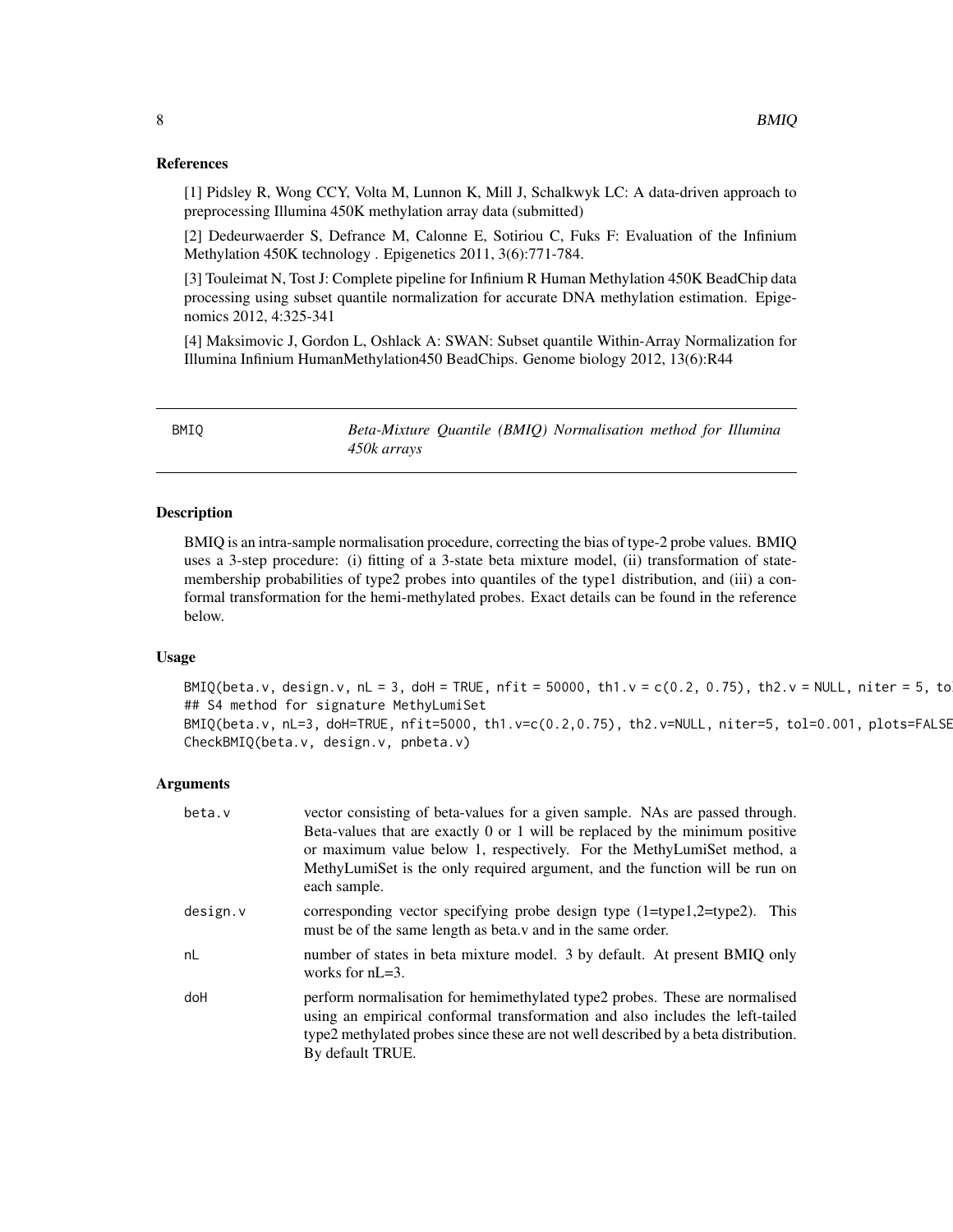#### BMIQ 2008 2009 9 2009 9 2009 9 2009 9 2009 9 2009 9 2009 9 2009 9 2009 9 2009 9 2009 9 2009 9 2009 9 2009 9 20

| nfit     | number of probes of a given design type to use for the fitting. Default is 50000.<br>Smaller values $(\sim 10000)$ will make BMIQ run faster at the expense of a small<br>loss in accuracy. For most applications, 5000 or 10000 is ok.                                                                                   |
|----------|---------------------------------------------------------------------------------------------------------------------------------------------------------------------------------------------------------------------------------------------------------------------------------------------------------------------------|
| th1.v    | thresholds used for the initialisation of the EM-algorithm, they should represent<br>buest guesses for calling type1 probes hemi-methylated and methylated, and will<br>be refined by the EM algorithm. Default values work well in most cases.                                                                           |
| th2.v    | thresholds used for the initialisation of the EM-algorithm, they should represent<br>buest guesses for calling type2 probes hemi-methylated and methylated, and will<br>be refined by the EM algorithm. By default this is null, and the thresholds are<br>estimated based on th1.v and a modified PBC correction method. |
| niter    | maximum number of EM iterations to do. This number should be large enough<br>to yield good fits to the type l distribution. By default 5.                                                                                                                                                                                 |
| tol      | tolerance convergence threshold for EM algorithm. By default 0.001.                                                                                                                                                                                                                                                       |
| plots    | logical specifying whether to plot the fits and normalised profiles out. By default<br>TRUE.                                                                                                                                                                                                                              |
| sampleID | the ID of the sample being normalised.                                                                                                                                                                                                                                                                                    |
| pri      | logical: print verbose progress information?                                                                                                                                                                                                                                                                              |
| pnbeta.v | BMIQ normalised profile.                                                                                                                                                                                                                                                                                                  |
|          |                                                                                                                                                                                                                                                                                                                           |

# Details

Full details can be found in the reference below. Note: these functions require the RPMM package, not currently a dependency of the wateRmelon package.

# Value

Default method: A list with following entries:

| nbeta  | the normalised beta-profile for the sample                                                    |
|--------|-----------------------------------------------------------------------------------------------|
| class1 | the assigned methylation state of type1 probes                                                |
| class2 | the assigned methylation state of type2 probes                                                |
| av1    | the mean beta-values for the nL states for type l probes                                      |
| av2    | the mean beta-values for the nL states for type2 probes                                       |
| hf     | the estimated "Hubble" dilation factor used in the normalisation of hemi-methylated<br>probes |
| th1    | estimated thresholds for calling unmethylated and methylated type1 probes                     |
| th2    | estimated thresholds for calling unmethylated and methylated type2 probes                     |
|        |                                                                                               |

MethyLumiSet method: A methyLumiSet object

# Author(s)

Andrew Teschendorff, MethyLumiSet method by Leo Schalkwyk Leonard.Schalkwyk@kcl.ac.uk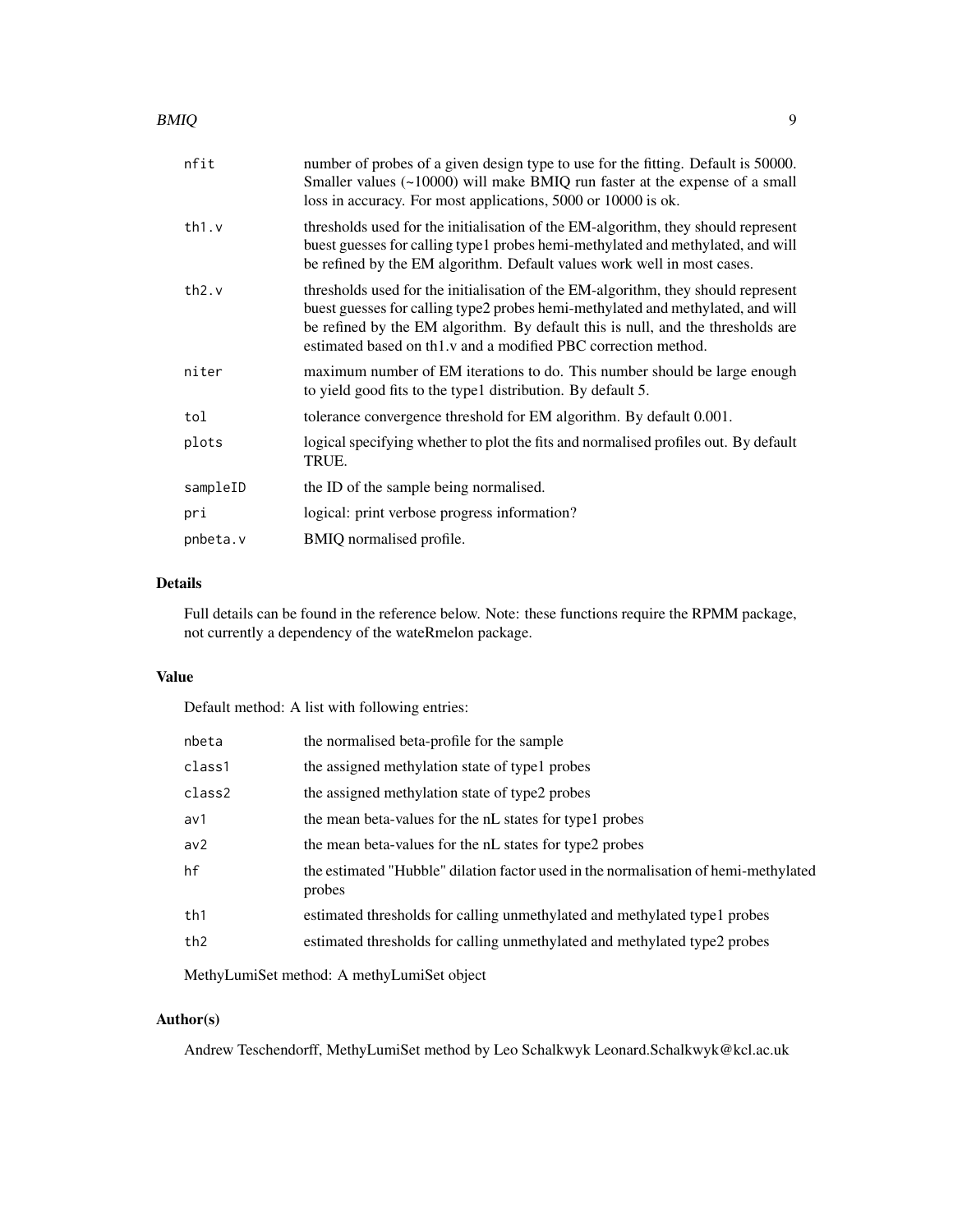#### <span id="page-9-0"></span>References

Teschendorff AE, Marabita F, Lechner M, Bartlett T, Tegner J, Gomez-Cabrero D, Beck S. A Beta-Mixture Quantile Normalisation method for correcting probe design bias in Illumina Infinium 450k DNA methylation data. Bioinformatics. 2012 Nov 21.

#### Examples

```
library(RPMM)
data(melon)
BMIQ(melon,nfit=100)
```
colnames-methods *Methods for Function* colnames *in Package* wateRmelon

#### Description

Methods for function colnames in package wateRmelon.

# Methods

signature( $x =$  "MethyLumiSet") returns the sample names

combo *Combine MethyLumiSet objects*

# Description

This is a wrapper for combining different MethyLumiSet objects.

#### Usage

```
combo(...)
```
#### Arguments

... Eventually, any number of MethyLumiSet objects. Currently only guaranteed for 2 objects.

## Details

This is a wrapper for methylumi::combine, which works around a name clash with a different combine function from the gdata package, and also a bug in methylumi::combine.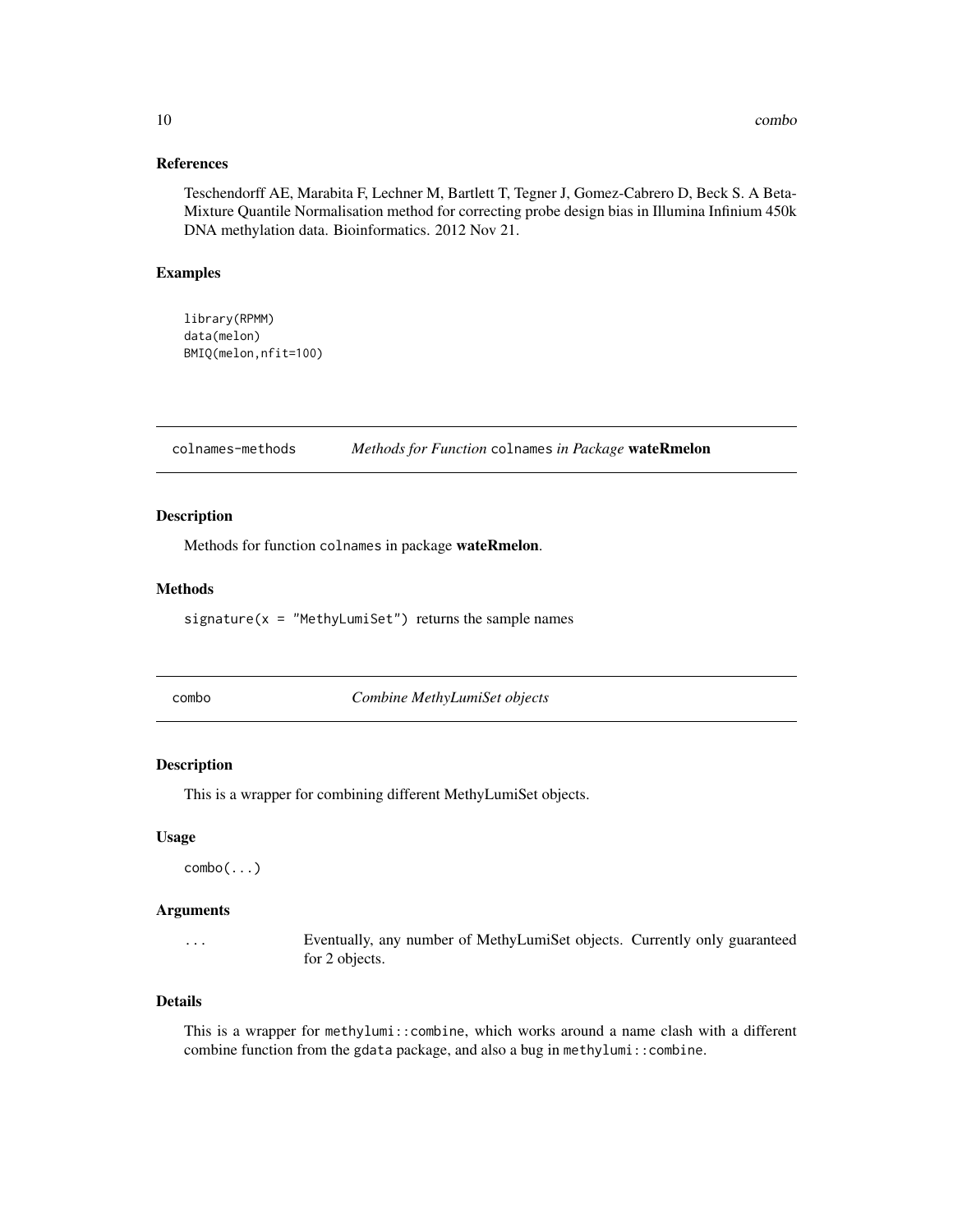#### <span id="page-10-0"></span>dasen 11 metal en die 19de eeu n.C. en die 19de eeu n.C. en die 11de eeu n.C. en die 11de eeu n.C. 11de eeu n.C. 11de eeu n.C. 11de eeu n.C. 11de eeu n.C. 11de eeu n.C. 11de eeu n.C. 11de eeu n.C. 11de eeu n.C. 11de eeu n.

# Value

a MethyLumiSet. The assayData, QCdata, experimentData, protocolData and phenoData are joined on sampleName . featureData and annotation are taken from the object given in the first argument

#### Note

the function uses sampleNames and gets rid of duplicates. Numeric sampleNames cause problems (and are a Bad Idea anyway). They should be turned into names with make.names() first.

#### Author(s)

Leo Schalkwyk <leonard.schalkwyk@kcl.ac.uk>

#### References

[1] Pidsley R, Wong CCY, Volta M, Lunnon K, Mill J, Schalkwyk LC: A data-driven approach to preprocessing Illumina 450K methylation array data (submitted)

#### See Also

[as.methylumi](#page-3-1)

#### Examples

```
library(wateRmelon)
data(melon)
## pretend we have two different data sets
melon
pelon <- melon
sampleNames(pelon) <- gsub(^6, 7, sampleNames(pelon))
combo(melon, pelon)
```
<span id="page-10-2"></span>dasen *Calculate normalized betas from Illumina 450K methylation arrays*

#### <span id="page-10-1"></span>Description

Multiple ways of calculating the index of methylation (beta) from methylated and unmethylated probe intensities used in Pidsley et al 2012. S4 methods exist where possible for MethyLumiSet, MethylSet, RGSet and exprmethy450 objects.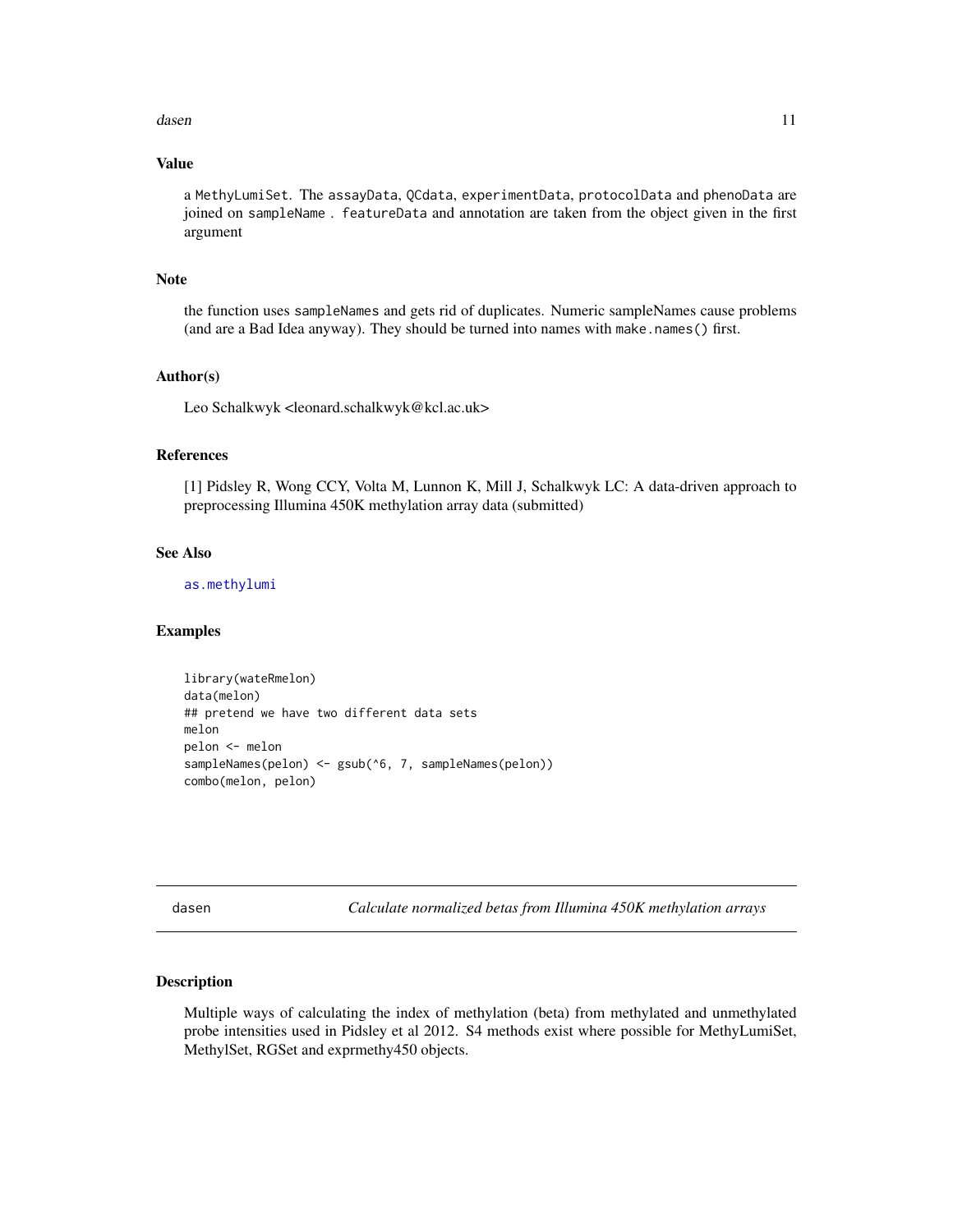# Usage

```
dasen ( mns, uns, onetwo, fudge = 100, ret2=FALSE, ... )
nasen ( mns, uns, onetwo, ret2=FALSE, fudge = 100 )
betaqn( bn )
naten ( mn, un, fudge = 100, ret2=FALSE )
naten ( mn, un, fudge = 100, ret2=FALSE )
nanet ( mn, un, fudge = 100, ret2=FALSE )
nanes ( mns, uns, onetwo, fudge = 100, ret2=FALSE, ... )
danes ( mn, un, onetwo, fudge = 100, ... )
danet ( mn, un, onetwo, fudge = 100, ret2=FALSE, ... )
danen ( mns, uns, onetwo, fudge = 100, ret2=FALSE, ... )
daten1( mn, un, onetwo, fudge = 100, ret2=FALSE, ... )
daten2( mn, un, onetwo, fudge = 100, ret2=FALSE, ... )
tost ( mn, un, da, pn )
fuks ( data, anno)
swan ( mn, un, qc, da=NULL, return.MethylSet=FALSE )
```
# Arguments

| mn, mns          | matrix of methylated signal intensities, each column representing a sample (generic)<br>or a MethyLumiSet, RGSet, or MethylSet object. Column names are used to get<br>Sentrix row and column by default, see ''.                                                                                                                                                     |
|------------------|-----------------------------------------------------------------------------------------------------------------------------------------------------------------------------------------------------------------------------------------------------------------------------------------------------------------------------------------------------------------------|
| un, uns          | matrix of unmethylated signal intensities, each column representing a sample<br>(default method) or NULL when mn is an object containing methylated and<br>unmethylated values                                                                                                                                                                                        |
| bn, data         | matrix of precalculated betas, each column representing a sample                                                                                                                                                                                                                                                                                                      |
| onetwo           | character vector or factor of length nrow(mn) indicating assay type 'I' or 'II'                                                                                                                                                                                                                                                                                       |
| pn               | matrix of detection p-values, each column representing a sample                                                                                                                                                                                                                                                                                                       |
| da, anno         | annotation data frame, such as x@featureData@data #methylumi package. If<br>NULL, the swan method requires the IlluminaHumanMethylation450kmanifest<br>package.                                                                                                                                                                                                       |
| qc               | control probe intensities: list of 2 matrices, Cy3 and Cy5, with rownames, such<br>as produced by intensities ByChannel ( $QCdata(x)$ ) #methylumi package                                                                                                                                                                                                            |
| fudge            | value added to total intensity to prevent denominators close to zero when calcu-<br>lating betas                                                                                                                                                                                                                                                                      |
| return.MethylSet |                                                                                                                                                                                                                                                                                                                                                                       |
|                  | if TRUE, returns a MethylSet object instead of a naked matrix of betas.                                                                                                                                                                                                                                                                                               |
| ret2             | if TRUE, returns a list of intensities and betas instead of a naked matrix of betas.                                                                                                                                                                                                                                                                                  |
| $\cdots$         | additional argument roco for dfsfit giving Sentrix rows and columns. This allows<br>a background gradient model to be fit. This is split from data column names by<br>default. roco=NULL disables model fitting (and speeds up processing), other-<br>wise roco can be supplied as a character vector of strings like 'R01C01' (only<br>3rd and 6th characters used). |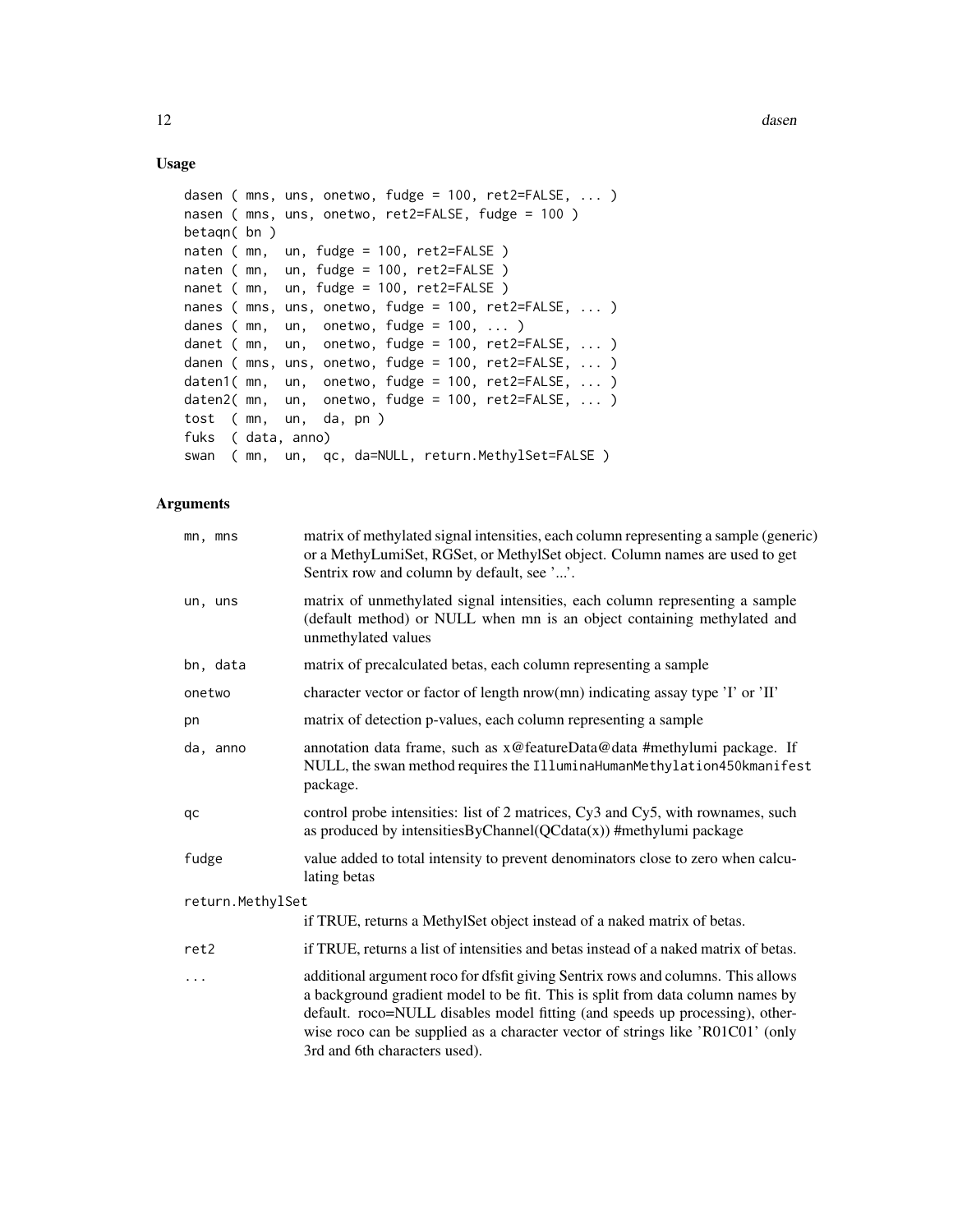dasen 13 metal besteht in de staat 13 metal besteht in de staat 13 metal besteht in de staat 13 metal besteht in de staat 13 metal besteht in de staat 13 metal besteht in de staat 13 metal besteht in de staat 13 metal best

#### Details

dasen same as nasen but type I and type II backgrounds are equalized first. This is our recommended method

betaqn quantile normalizes betas

naten quantile normalizes methylated and unmethylated intensities separately, then calculates betas

nanet quantile normalizes methylated and unmethylated intensities together, then calculates betas. This should equalize dye bias

nanes quantile normalizes methylated and unmethylated intensities separately, except for type II probes where methylated and unmethylated are normalized together. This should equalize dye bias without affecting type I probes which are not susceptible

danes same as nanes, except type I and type II background are equalized first

danet same as nanet, except type I and type II background are equalized first

danen background equalization only, no normalization

daten1 same as naten, except type I and type II background are equalized first (smoothed only for methylated)

daten2 same as naten, except type I and type II background are equalized first (smoothed for methylated an unmethylated)

nasen same as naten but type I and typeII intensities quantile normalized separately

tost method from Touleimat and Tost 2011

fuks method from Dedeurwaerder et al 2011. Peak correction only, no normalization

swan method from Maksimovic et al 2012

# Value

a matrix (default method) or object of the same shape and order as the first argument containing betas.

#### Author(s)

Leonard.Schalkwyk@kcl.ac.uk

#### References

[1] Pidsley R, Wong CCY, Volta M, Lunnon K, Mill J, Schalkwyk LC: A data-driven approach to preprocessing Illumina 450K methylation array data (submitted)

[2] Dedeurwaerder S, Defrance M, Calonne E, Sotiriou C, Fuks F: Evaluation of the Infinium Methylation 450K technology . Epigenetics 2011, 3(6):771-784.

[3] Touleimat N, Tost J: Complete pipeline for Infinium R Human Methylation 450K BeadChip data processing using subset quantile normalization for accurate DNA methylation estimation. Epigenomics 2012, 4:325-341.

[4] Maksimovic J, Gordon L, Oshlack A: SWAN: Subset quantile Within-Array Normalization for Illumina Infinium HumanMethylation450 BeadChips. Genome biology 2012, 13(6):R44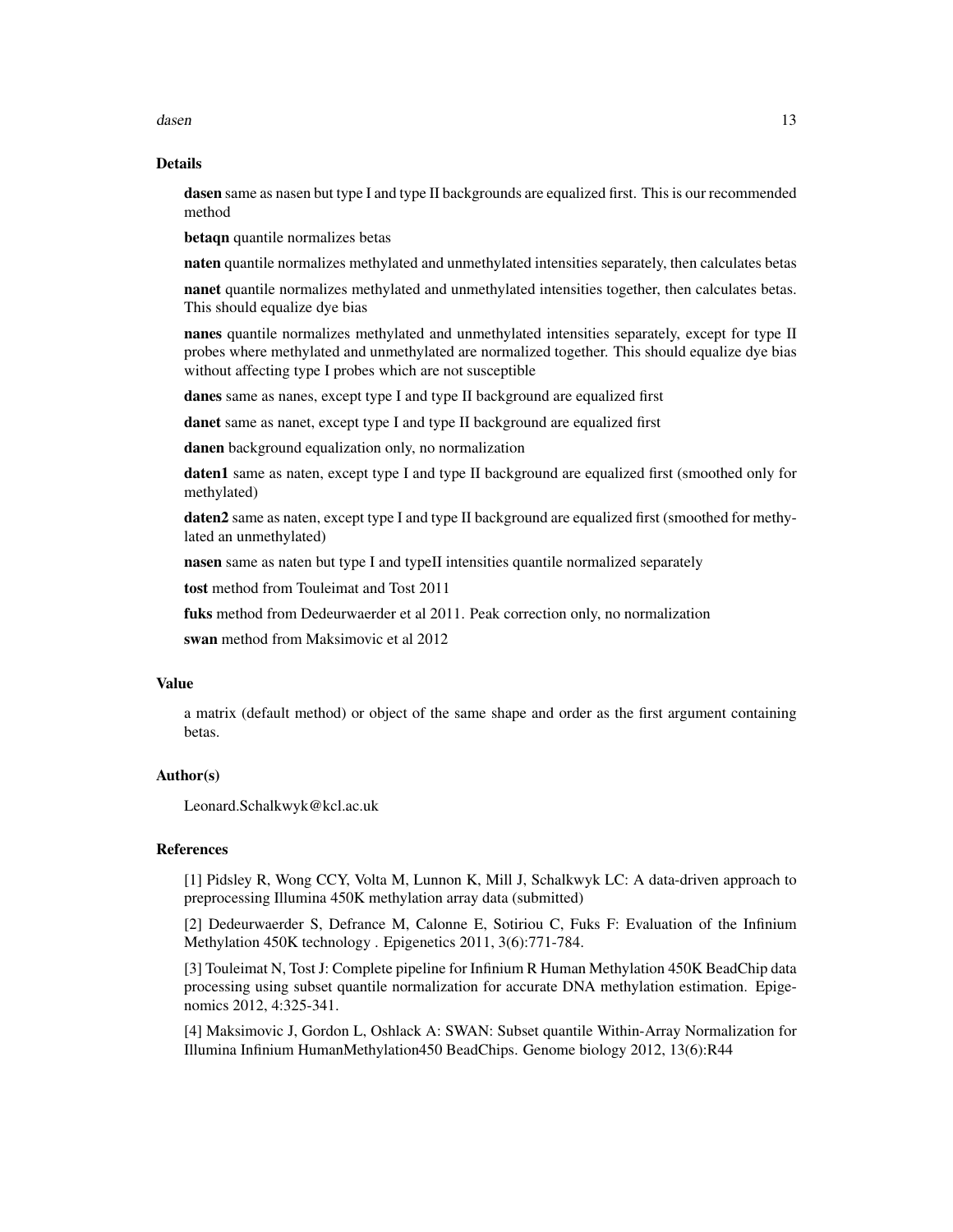# See Also

[pfilter](#page-25-1), [as.methylumi](#page-3-1)

#### Examples

```
#MethyLumiSet method
data(melon)
melon.dasen <- dasen(melon)
```
# dasen-methods *Calculate normalized betas from MethyLumiSets of Illumina 450K methylation arrays*

#### Description

Multiple ways of calculating the index of methylation (beta) from methylated and unmethylated probe intensities used in Pidsley et al 2012.

#### Arguments

| mn, mns, data, bn |                                                                                                                                                                                                                                                                                                                                                                       |
|-------------------|-----------------------------------------------------------------------------------------------------------------------------------------------------------------------------------------------------------------------------------------------------------------------------------------------------------------------------------------------------------------------|
|                   | A MethyLumiSet object. Sample names names are used to get Sentrix row and<br>column by default, see ''.                                                                                                                                                                                                                                                               |
| fudge             | value added to total intensity to prevent denominators close to zero when calcu-<br>lating betas                                                                                                                                                                                                                                                                      |
| $\cdots$          | additional argument roco for dfsfit giving Sentrix rows and columns. This allows<br>a background gradient model to be fit. This is split from data column names by<br>default. roco=NULL disables model fitting (and speeds up processing), other-<br>wise roco can be supplied as a character vector of strings like 'R01C01' (only<br>3rd and 6th characters used). |

# Details

dasen same as nasen but type I and type II backgrounds are normalized first. This is our recommended method

betaqn quantile normalizes betas

naten quantile normalizes methylated and unmethylated intensities separately, then calculates betas

nanet quantile normalizes methylated and unmethylated intensities together, then calculates betas. This should equalize dye bias.

nanes quantile normalizes methylated and unmethylated intensities separately, except for type II probes where methylated and unmethylated are normalized together. This should equalize dye bias without affecting type I probes which are not susceptible.

<span id="page-13-0"></span>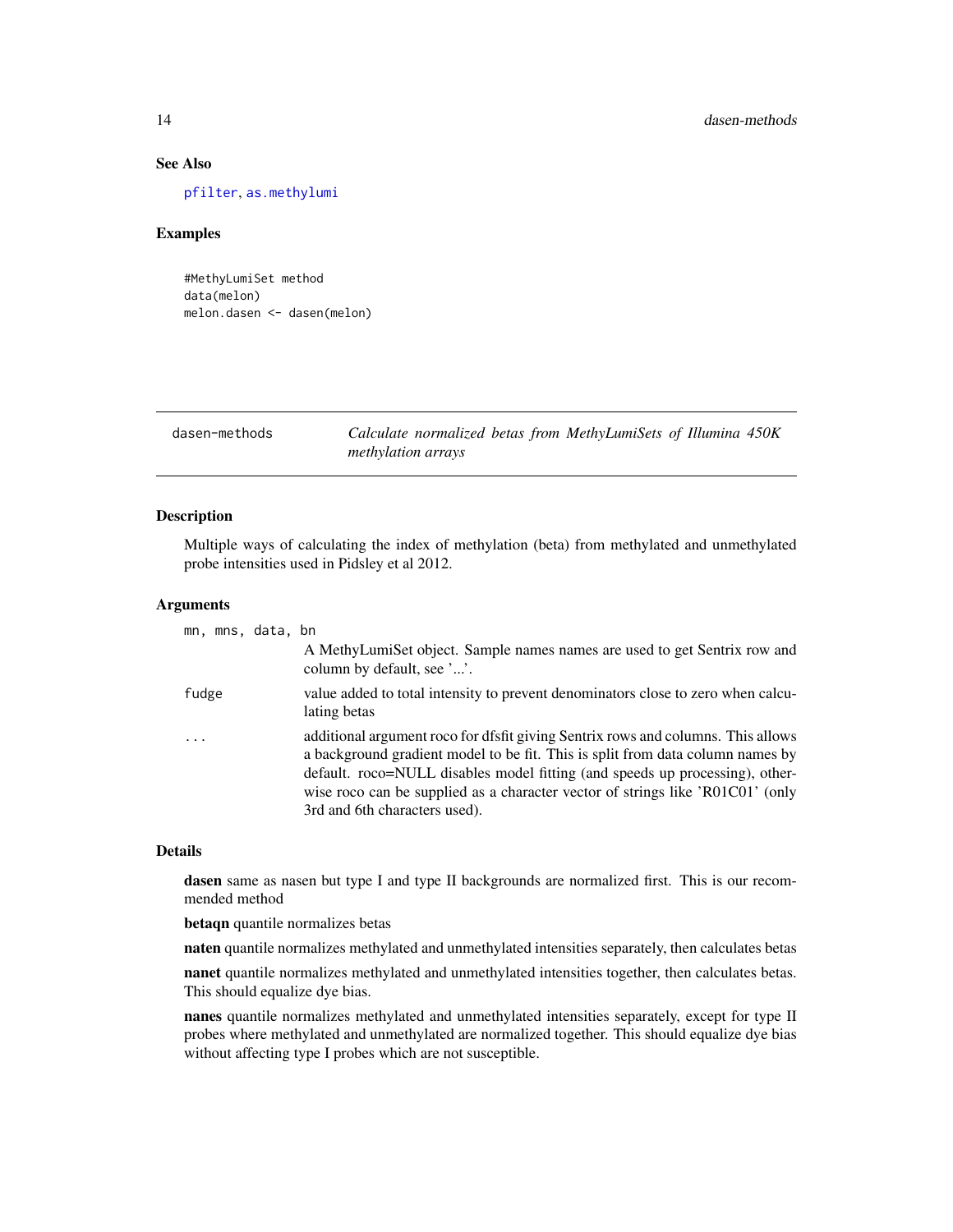#### dasen-methods 15

danes same as nanes, except typeI and type II background are equalised first.

danet same as nanet, except typeI and type II background are equalised first.

danen background equalisation only, no normalization

daten1 same as naten, except typeI and type II background are equalised first (smoothed only for methylated)

daten2 same as naten, except typeI and type II background are equalised first (smoothed for methylated an unmethylated)

nasen same as naten but typeI and typeII intensities quantile normalized separately

tost method from Touleimat and Tost 2011

fuks method from Dedeurwaerder et al 2011. Peak correction only, no normalization

swan method from Maksimovic et al 2012

#### Value

a matrix (default method) or object of the same shape and order as the first argument containing betas.

#### methods

dasen (mns, fudge = 100, ...) nasen (mns, fudge = 100) betaqn( bn) naten (mn, fudge = 100 ) naten ( mn, fudge = 100 ) nanet ( mn, fudge = 100 ) nanes ( mns,fudge = 100 ) danes ( mn, fudge =  $100, \ldots$ ) danet (mn, fudge =  $100, \ldots$ ) danen (mns, fudge =  $100, \ldots$ ) daten  $1$  (mn, fudge =  $100, \ldots$ ) daten $2(mn, fudge = 100, \ldots)$  tost (mn) fuks (data) swan (mn)

## Author(s)

Leonard.Schalkwyk@kcl.ac.uk

# References

[1] Pidsley R, Wong CCY, Volta M, Lunnon K, Mill J, Schalkwyk LC: A data-driven approach to preprocessing Illumina 450K methylation array data (submitted)

[2] Dedeurwaerder S, Defrance M, Calonne E, Sotiriou C, Fuks F: Evaluation of the Infinium Methylation 450K technology . Epigenetics 2011, 3(6):771-784.

[3] Touleimat N, Tost J: Complete pipeline for Infinium R Human Methylation 450K BeadChip data processing using subset quantile normalization for accurate DNA methylation estimation. Epigenomics 2012, 4:325-341

[4] Maksimovic J, Gordon L, Oshlack A: SWAN: Subset quantile Within-Array Normalization for Illumina Infinium HumanMethylation450 BeadChips. Genome biology 2012, 13(6):R44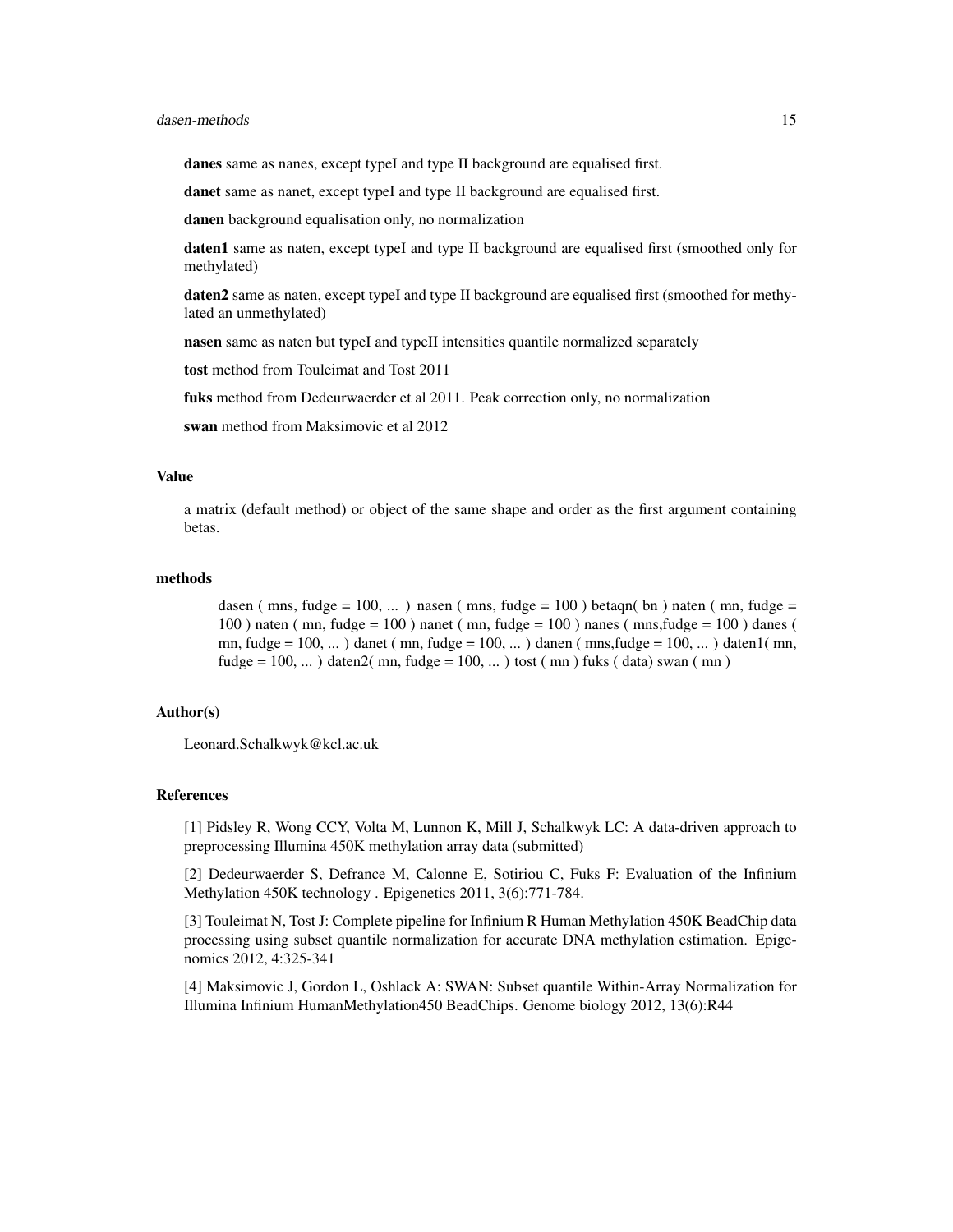<span id="page-15-0"></span>dasen-minfi-methods *Calculate normalized betas from Illumina 450K methylation arrays*

# Description

Multiple ways of calculating the index of methylation (beta) from methylated and unmethylated probe intensities used in Pidsley et al 2012.

#### **Arguments**

| mn, mns   | matrix of methylated signal intensities, each column representing a sample (de-<br>fault method), or an object for which a method is available. Column names are<br>used to get Sentrix row and column by default, see ''.                                                                                                                                            |
|-----------|-----------------------------------------------------------------------------------------------------------------------------------------------------------------------------------------------------------------------------------------------------------------------------------------------------------------------------------------------------------------------|
| un, uns   | matrix of unmethylated signal intensities, each column representing a sample<br>(default method) or NULL when mn is an object containing methylated and<br>unmethylated values                                                                                                                                                                                        |
| bn, data  | matrix of precalculated betas, each column representing a sample                                                                                                                                                                                                                                                                                                      |
| onetwo    | character vector or factor of length nrow(mn) indicating assay type 'I' or 'II'                                                                                                                                                                                                                                                                                       |
| da, anno  | annotation data frame, such as x@featureData@data #methylumi package                                                                                                                                                                                                                                                                                                  |
| qc        | control probe intensities: list of 2 matrices, Cy3 and Cy5, with rownames, such<br>as produced by intensities ByChannel ( $QCdata(x)$ ) #methylumi package                                                                                                                                                                                                            |
| fudge     | value added to total intensity to prevent denominators close to zero when calcu-<br>lating betas                                                                                                                                                                                                                                                                      |
| $\ddotsc$ | additional argument roco for dfsfit giving Sentrix rows and columns. This allows<br>a background gradient model to be fit. This is split from data column names by<br>default. roco=NULL disables model fitting (and speeds up processing), other-<br>wise roco can be supplied as a character vector of strings like 'R01C01' (only<br>3rd and 6th characters used). |

#### Details

dasen same as nasen but type I and type II backgrounds are normalized first. This is our recommended method

betaqn quantile normalizes betas

naten quantile normalizes methylated and unmethylated intensities separately, then calculates betas

nanet quantile normalizes methylated and unmethylated intensities together, then calculates betas. This should equalize dye bias.

nanes quantile normalizes methylated and unmethylated intensities separately, except for type II probes where methylated and unmethylated are normalized together. This should equalize dye bias without affecting type I probes which are not susceptible.

danes same as nanes, except typeI and type II background are equalised first.

danet same as nanet, except typeI and type II background are equalised first.

danen background equalisation only, no normalization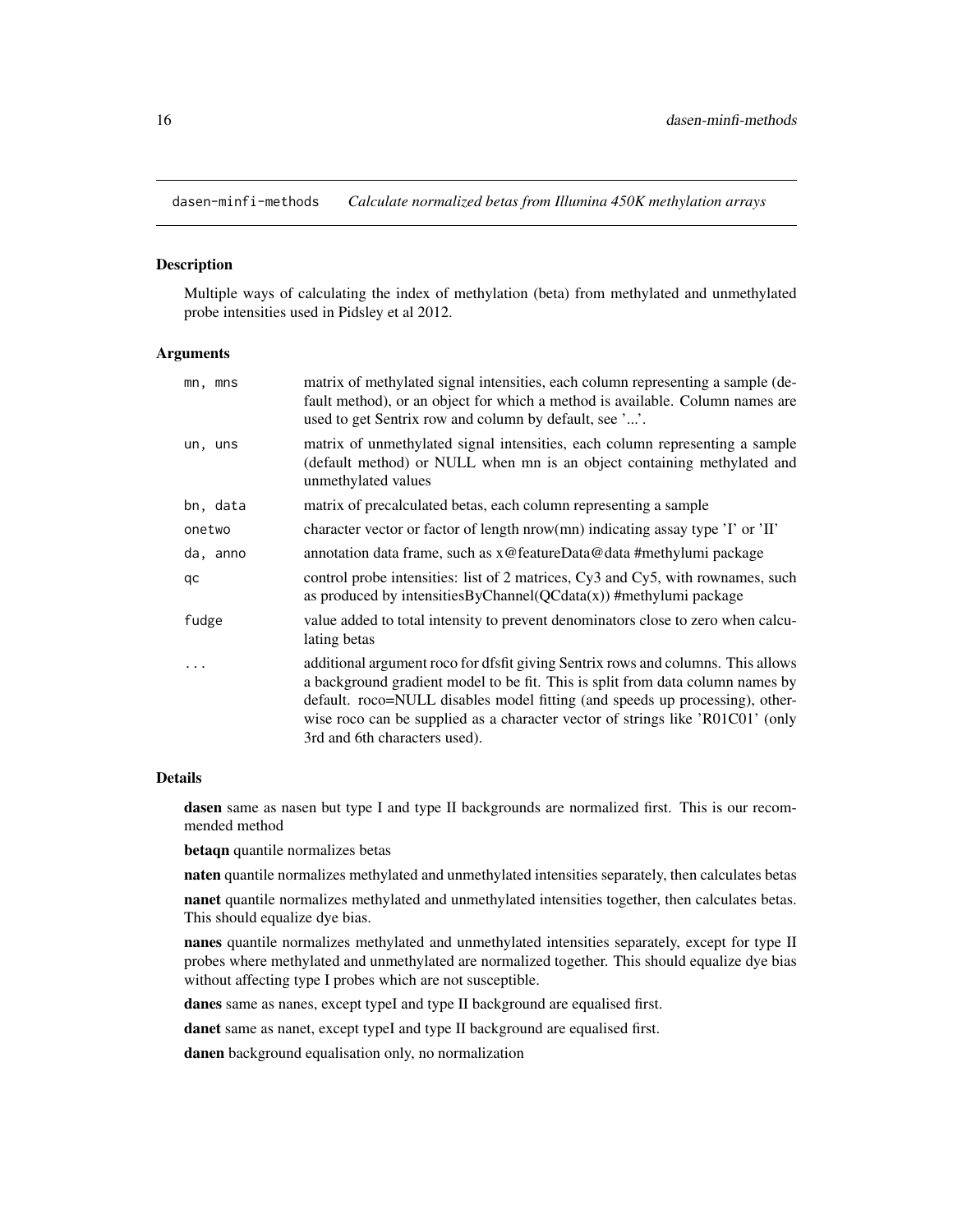daten1 same as naten, except typeI and type II background are equalised first (smoothed only for methylated)

daten2 same as naten, except typeI and type II background are equalised first (smoothed for methylated an unmethylated)

nasen same as naten but typeI and typeII intensities quantile normalized separately

tost method from Touleimat and Tost 2011

fuks method from Dedeurwaerder et al 2011. Peak correction only, no normalization

swan method from Maksimovic et al 2012

#### Value

a matrix of betas is returned by the MethySet and RGChannelSet methods because they do not have a defined slot for betas.

#### methods

dasen ( mns, uns, onetwo, fudge =  $100, \ldots$  ) nasen ( mns, uns, onetwo, fudge =  $100$  ) betagn( bn ) naten ( mn, un, fudge =  $100$  ) naten ( mn, un, fudge =  $100$  ) nanet ( mn, un, fudge =  $100$ ) nanes (mns, uns, onetwo, fudge =  $100$ ) danes (mn, un, onetwo, fudge =  $100$ , ...) danet ( mn, un, onetwo, fudge = 100, ... ) danen ( mns, uns, onetwo, fudge = 100, ... ) daten1( mn, un, onetwo, fudge =  $100, ...$ ) daten $2($  mn, un, onetwo, fudge =  $100, ...$ ) tost  $($  mn, un, da, pn ) fuks ( data, anno) swan ( mn, un, qc )

#### Author(s)

Leonard.Schalkwyk@kcl.ac.uk

# References

[1] Pidsley R, Wong CCY, Volta M, Lunnon K, Mill J, Schalkwyk LC: A data-driven approach to preprocessing Illumina 450K methylation array data (submitted)

[2] Dedeurwaerder S, Defrance M, Calonne E, Sotiriou C, Fuks F: Evaluation of the Infinium Methylation 450K technology . Epigenetics 2011, 3(6):771-784.

[3] Touleimat N, Tost J: Complete pipeline for Infinium R Human Methylation 450K BeadChip data processing using subset quantile normalization for accurate DNA methylation estimation. Epigenomics 2012, 4:325-341)

[4] Maksimovic J, Gordon L, Oshlack A: SWAN: Subset quantile Within-Array Normalization for Illumina Infinium HumanMethylation450 BeadChips. Genome biology 2012, 13(6):R44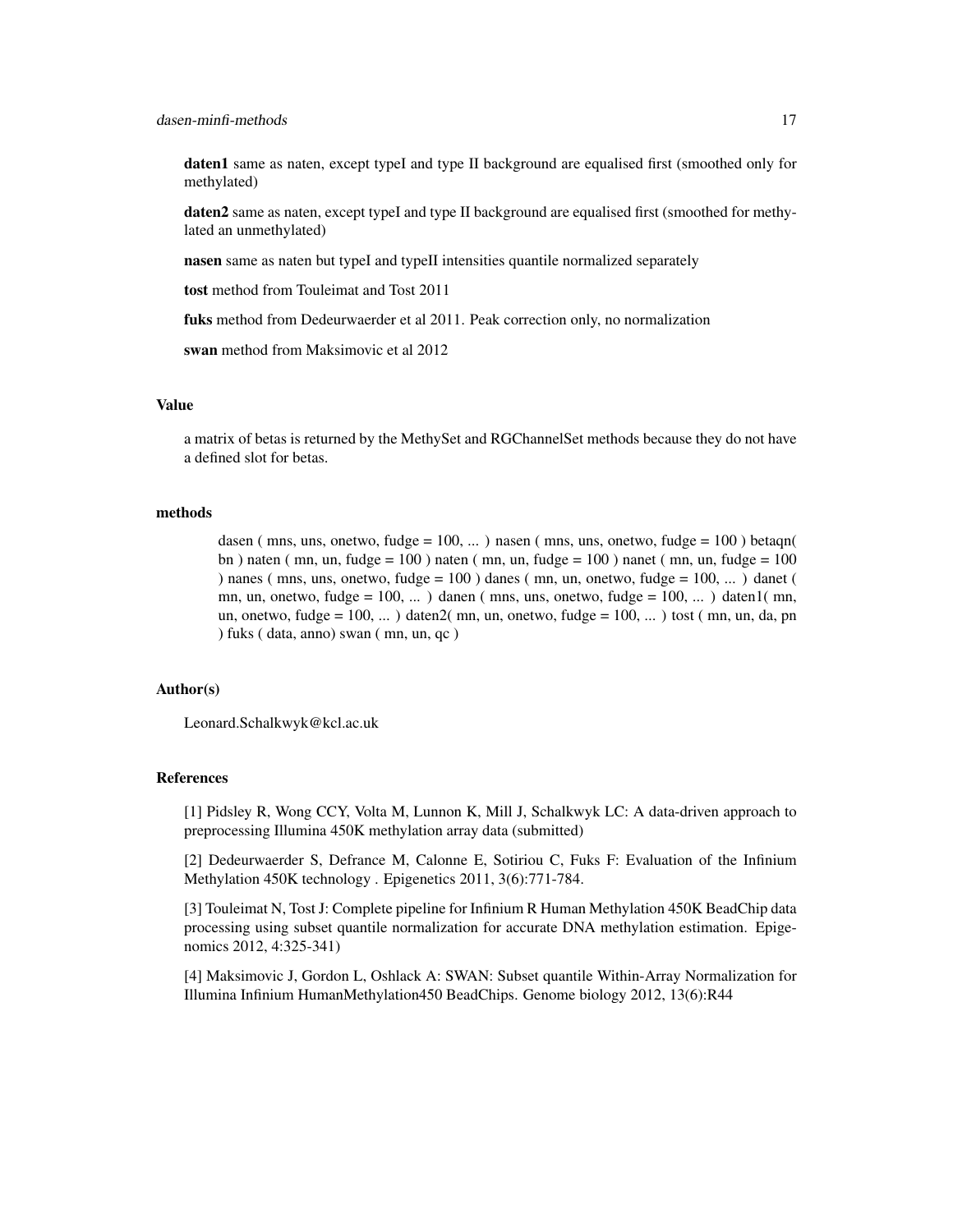#### Description

db1 is used for quantile normalizing methylated together with unmethylated (dye bias methods nanet, nanes, danes and danet. dfs\* functions are used for smoothing the background equalization in methods whose names start with d (daten etc).

#### Usage

```
db1(mn, un)
dfsfit(mn, onetwo, roco=unlist(data.frame(strsplit(colnames(mn), "_"),
                 stringsAsFactors = FALSE)[2, ]) )
```
dfs2(x, onetwo)

#### Arguments

| mn, x  | matrix of methylated signal intensities, each column representing a sample (de-<br>fault method), or an object for which a method is available. For dfsfit and dfs2<br>this can also be a matrix of unmethylated intensities.                                                                                                               |
|--------|---------------------------------------------------------------------------------------------------------------------------------------------------------------------------------------------------------------------------------------------------------------------------------------------------------------------------------------------|
| un     | matrix of unmethylated signal intensities, each column representing a sample<br>(default method) or NULL when mn is an object containing methylated and<br>unmethylated values.                                                                                                                                                             |
| onetwo | character vector or factor of length nrow(mn) indicating assay type 'I' or 'II'                                                                                                                                                                                                                                                             |
| roco   | roco for dfsfit giving Sentrix rows and columns. This allows a background gradi-<br>ent model to be fit. This is split from data column names by default. roco=NULL<br>disables model fitting (and speeds up processing), otherwise roco can be sup-<br>plied as a character vector of strings like 'R01C01' (3rd and 6th characters used). |

# Details

db1 - quantile normalizes methylated against unmethylated (basic function for dyebuy\* dye bias methods). dfsfit - corrects the difference in backgrounds between type I and type II assays and fits a linear model to Sentrix rows and columns if these are available to improve precision where there is a background gradient. dfs2 - finds the difference between type I and type II assay backgrounds for one or more samples.

# Value

db1 - a list of 2 matrices of intensities, methylated and unmethylated dfsfit - a matrix of adjusted intensities dfs2 - a background offset value

<span id="page-17-0"></span>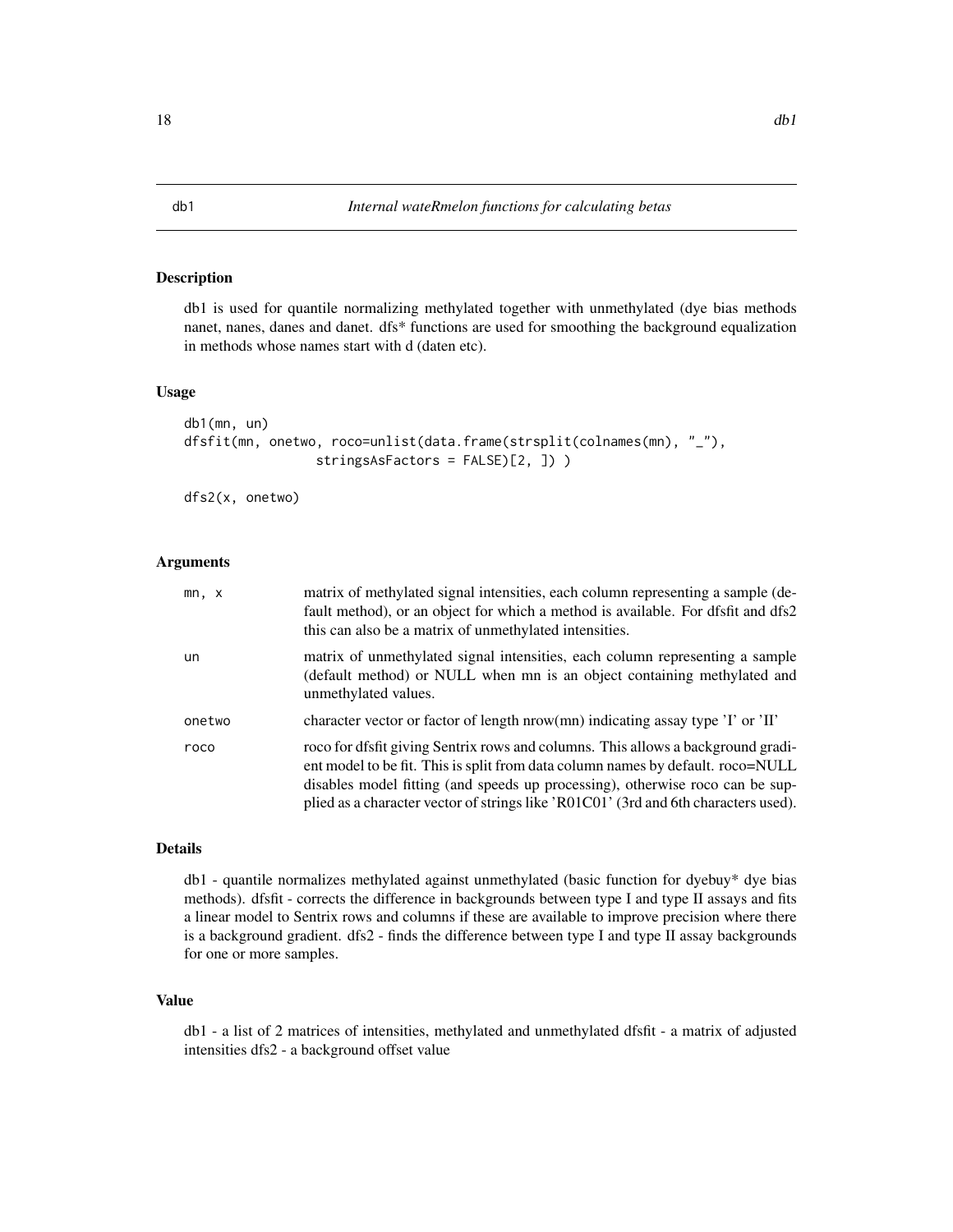#### <span id="page-18-0"></span>dmrse the contract of the contract of the contract of the contract of the contract of the contract of the contract of the contract of the contract of the contract of the contract of the contract of the contract of the cont

### Author(s)

Leonard.Schalkwyk@kcl.ac.uk

#### References

Pidsley R, Wong CCY, Volta M, Lunnon K, Mill J, Schalkwyk LC: A data-driven approach to preprocessing Illumina 450K methylation array data (submitted)

<span id="page-18-1"></span>dmrse *Standard error of iDMR 450k array DNA methylation features*

# <span id="page-18-2"></span>Description

Imprinting differentially methylated regions (iDMRs) are expected to be approximately half methylated, as is observed at the 227 probes in known iDMRs. These functions calculate measures of dispersion for the beta values at these CpG sites, of which the most useful is dmrse\_row, which is the between-sample standard error.

#### Usage

dmrse(betas, idmr = iDMR()) dmrse\_col(betas, idmr = iDMR()) dmrse\_row(betas, idmr = iDMR())

#### Arguments

| betas | a matrix of betas (default method), a MethyLumiSet object (methylumi pack-<br>age), a MethylSet or RGChannelSet object (minfi package) or a exprmethy450<br>object (IMA package). |
|-------|-----------------------------------------------------------------------------------------------------------------------------------------------------------------------------------|
| idmr  | a character vector of iDMR probe names such as returned by iDMR()                                                                                                                 |

#### Value

return a standard error of the mean of betas for all samples and iDMR probes (dmrse) or the standard error of the mean for just the between sample component(dmrse\_row) or between probe(dmrse\_col) component.

#### Author(s)

Leonard.Schalkwyk@kcl.ac.uk

#### References

Pidsley R, Wong CCY, Volta M, Lunnon K, Mill J, Schalkwyk LC: A data-driven approach to preprocessing Illumina 450K methylation array data (submitted)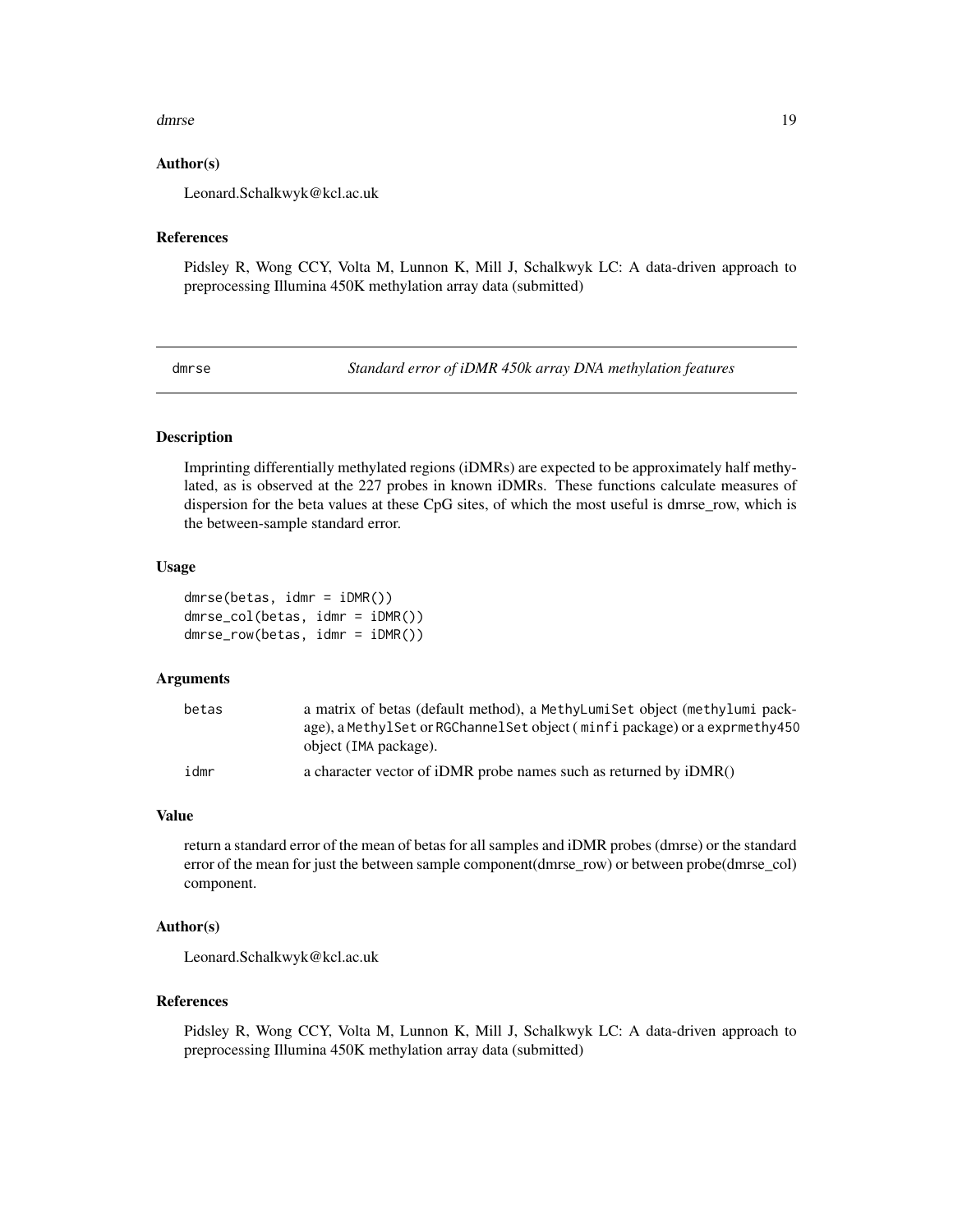20 genki

# See Also

[seabi](#page-27-1), a sex-difference metric, and [genki](#page-19-1), based on SNPs.

#### Examples

```
#MethyLumiSet method
   data(melon)
   dmrse(melon)
#MethyLumiSet method after normalization
   melon.dasen <- dasen(melon)
   dmrse(melon.dasen)
```
# dmrse-methods *Methods for Function* dmrse *in Package* wateRmelon

#### Description

Methods for function dmrse, dmrse\_row and dmrse\_col in package wateRmelon. Please see [dmrse](#page-18-1) for details of the calculation of this standard-error performance metric.

#### Methods

signature(betas = "exprmethy450") all of the methods simply extract betas from the data object (which can be a exprmethy450, MethylSet, MethyLumiSe, or RGChannelSet) and calculate the metric.

<span id="page-19-1"></span>genki *SNP derived performance metrics for Illumina 450K DNA methylation arrays.*

# Description

A very simple genotype calling by one-dimensional K-means clustering is performed on each SNP, and for those SNPs where there are three genotypes, the squared deviations are summed for each genotype (similar to a standard deviation for each of allele A homozygote, heterozygote and allele B homozygote). By default these are further divided by the square root of the number of samples to get a standard error-like statistic.

#### Usage

 $genki(bn, g = getsnp(rownames(bn)), se = TRUE)$ 

<span id="page-19-0"></span>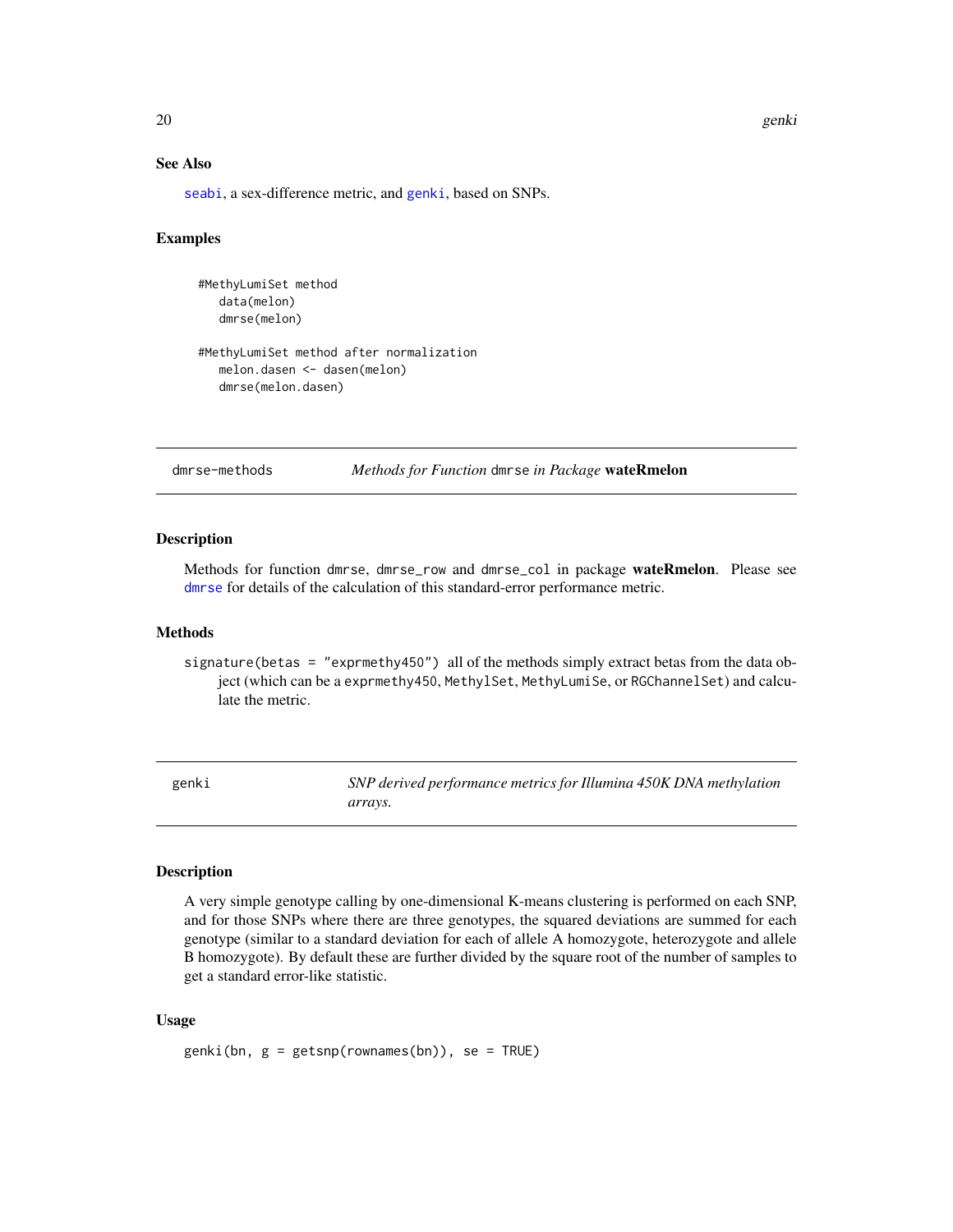# <span id="page-20-0"></span>genki-methods 21

#### Arguments

| bn | a matrix of beta values (default method), a MethyLumiSet object (methylumi<br>package), a MethylSet or RGChannelSet object (minfi package) or a exprmethy450<br>object (IMA package). |
|----|---------------------------------------------------------------------------------------------------------------------------------------------------------------------------------------|
| g  | vector of SNP names                                                                                                                                                                   |
| se | TRUE or FALSE specifies whether to calculate the standard error-like statistic                                                                                                        |

# Details

There are 65 well-behaved SNP genotyping probes included on the array. These each produce a distribution of betas with tight peaks for the three possible genotypes, which will be broadened by technical variation between samples. The spread of the peaks is thus usable as a performance metric.

# Value

a vector of 3 values for the dispersion of the three genotype peaks (AA, AB, BB : low, medium and high beta values)

#### Author(s)

Leonard.Schalkwyk@kcl.ac.uk

# References

Pidsley R, Wong CCY, Volta M, Lunnon K, Mill J, Schalkwyk LC: A data-driven approach to preprocessing Illumina 450K methylation array data (submitted)

# Examples

```
#MethyLumiSet method
   data(melon)
   genki(melon)
```
#MethyLumiSet method after normalization melon.dasen <- dasen(melon) genki(melon.dasen)

genki-methods *Methods for Function* genki *in Package* wateRmelon

# Description

Methods for function [genki](#page-19-1) in package **wateRmelon**. Please see genki for details of the calculation of this standard-error performance metric.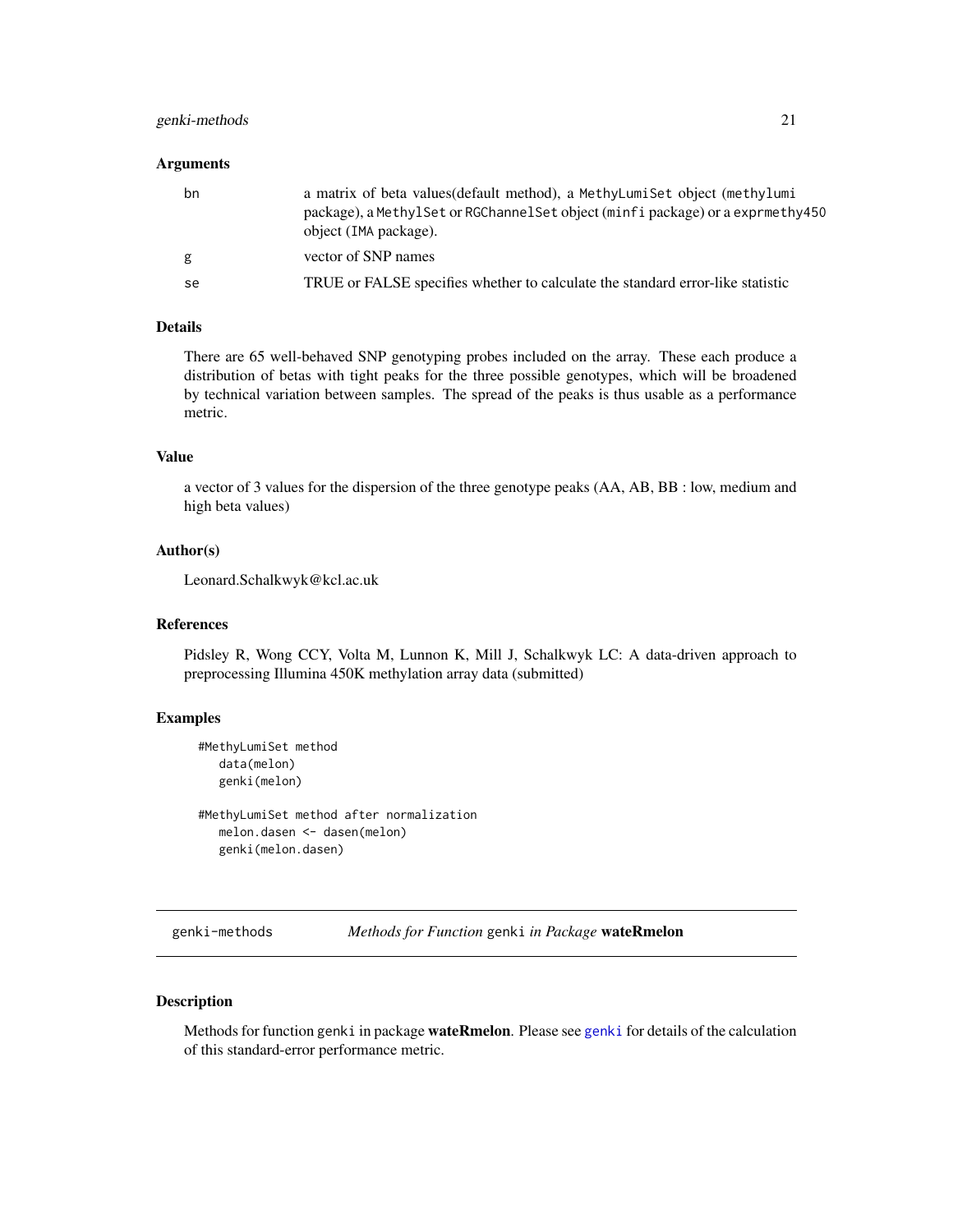# <span id="page-21-0"></span>Methods

signature(betas = "exprmethy450") all of the methods simply extract betas from the data object (which can be a exprmethy450, MethylSet, MethyLumiSe, or RGChannelSet) and calculate the metric.

genkme *Internal functions for genotype-based normalization metrics*

# <span id="page-21-1"></span>Description

genkme - genotype calling with 1d k-means

genkus - apply genkme to available SNPs

getsnp - grep the rs-numbered probes

gcose - calculate between-sample SNP standard error

gcoms - calculate between-sample SNP mean-squared deviation

#### Usage

genkme(y, peaks = c(0.2, 0.5, 0.8))

# Arguments

|       | a vector or matrix of numeric values (betas, between 0 and 1) |
|-------|---------------------------------------------------------------|
| peaks | initial values for cluster positions                          |

#### Details

see [genki](#page-19-1)

#### Value

see [genki](#page-19-1)

# Author(s)

Leonard.Schalkwyk@kcl.ac.uk

#### References

Pidsley R, Wong CCY, Volta M, Lunnon K, Mill J, Schalkwyk LC: A data-driven approach to preprocessing Illumina 450K methylation array data (submitted)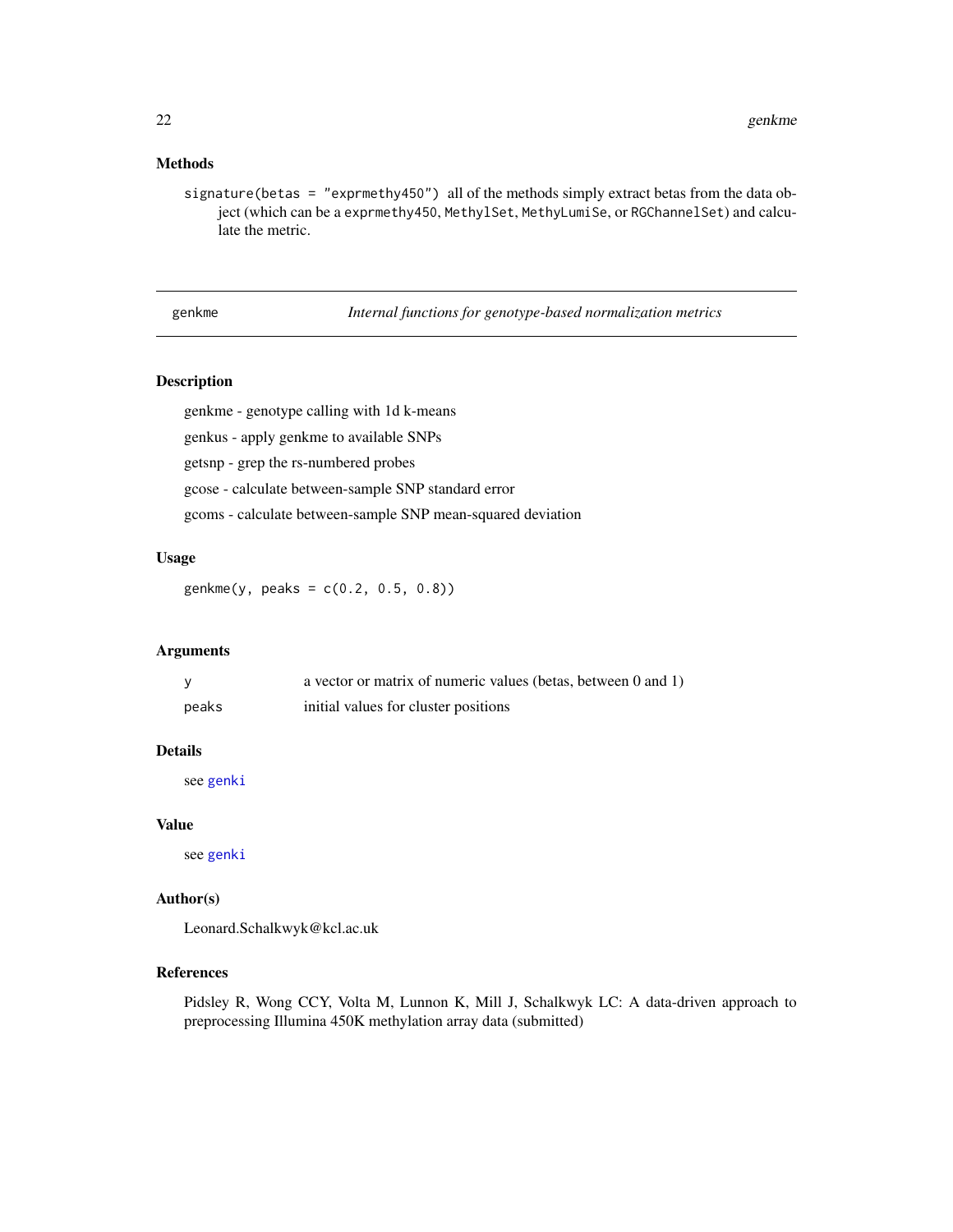#### <span id="page-22-0"></span>Description

got and fot find the annotation column differentiating type I and type II assays in MethylSet (got) or MethyLumiSet (fot) objects. pop extracts columns from IlluminaHumanMethylation450k.db

# Usage

got(obj) fot(x) pop(fd,rn)

#### Arguments

| X   | a MethyLumiSet                                       |
|-----|------------------------------------------------------|
| obi | a MethylSet                                          |
| fd  | a character vector of the desired annotation columns |
| rn  | a character vector of the desired features           |

# Details

got returns a character vector of 'I' and 'II', fot returns the index of the relevant column. pop returns a data frame

# Author(s)

Leonard.Schalkwyk@kcl.ac.uk

# References

Pidsley R, Wong CCY, Volta M, Lunnon K, Mill J, Schalkwyk LC: A data-driven approach to preprocessing Illumina 450K methylation array data (submitted)

| iDMR | Imprinting differentially methylated region probes of Illumina 450 ar- |
|------|------------------------------------------------------------------------|
|      | ravs                                                                   |

# Description

A character vector of 227 propes on the Illumina 450k methylation array

#### Usage

data(iDMR)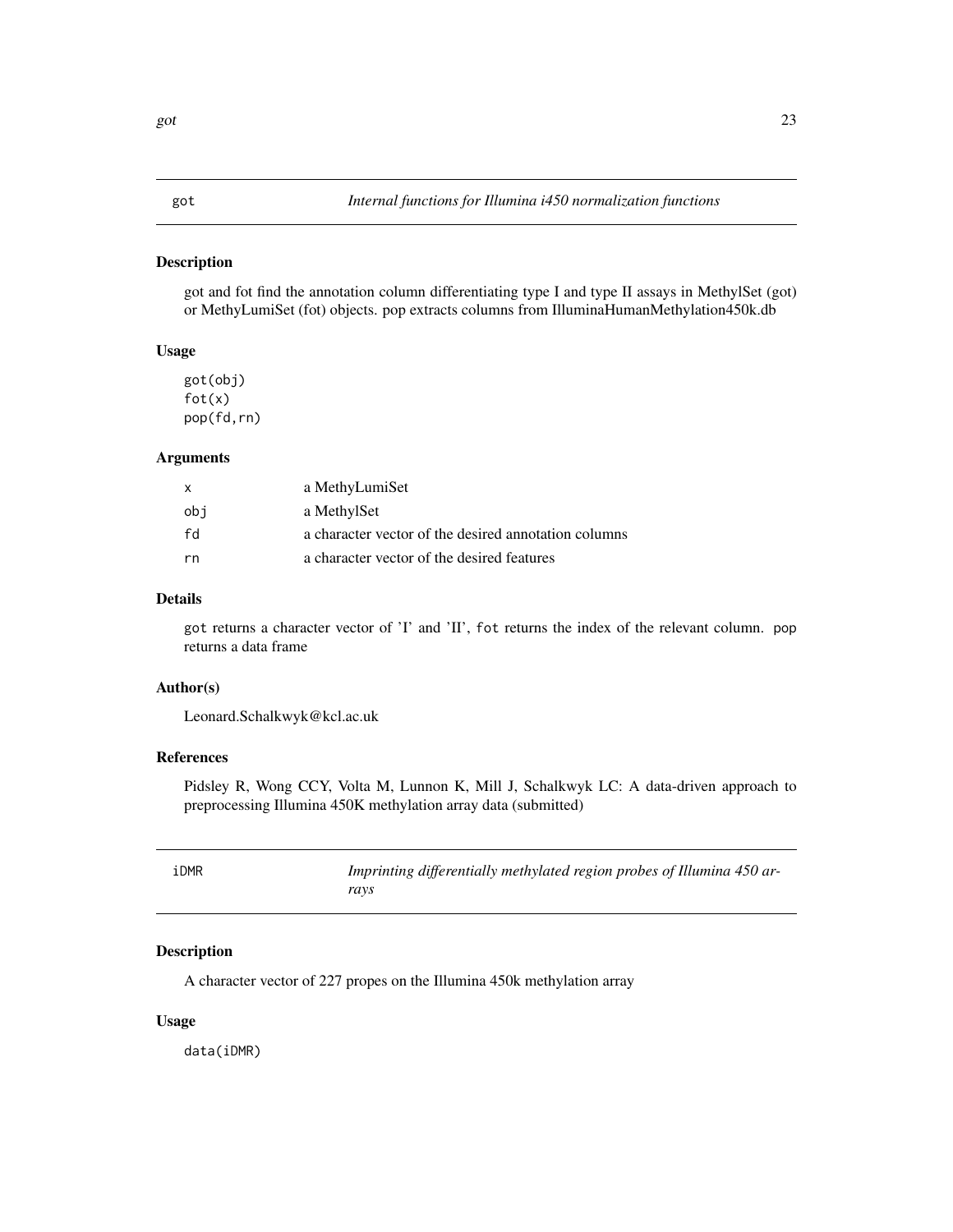### Format

The format is: chr [1:227] "cg00000029" "cg00155882" "cg00576435" "cg00702231" "cg00765653" "cg00766368" ...

#### Source

DMR coordinates from https://atlas.genetics.kcl.ac.uk/

# References

Pidsley R, Wong CCY, Volta M, Lunnon K, Mill J, Schalkwyk LC: A data-driven approach to preprocessing Illumina 450K methylation array data (submitted)

#### Examples

data(iDMR) ## maybe str(iDMR) ; plot(iDMR) ...

melon *Small MethyLumi data set for examples and testing*

#### Description

This object was derived using [methylumiR](#page-0-0) on an edited GenomeStudio file containing a small subset of features. It works with all of the wateRmelon package beta functions (see [dasen](#page-10-2) and metrics (see [genki](#page-19-1), [seabi](#page-27-1), and [dmrse\\_col](#page-18-2)) except for [swan](#page-10-1).

#### Usage

data(melon)

#### Format

MethyLumiSet with assayData containing 3363 features, 12 samples

# Source

Pidsley R, Wong CCY, Volta M, Lunnon K, Mill J, Schalkwyk LC: A data-driven approach to preprocessing Illumina 450K methylation array data (submitted)

#### Examples

```
library(methylumi)
data(melon)
boxplot(log(methylated(melon)), las=2)
## maybe str(melon) ; plot(melon) ...
```
<span id="page-23-0"></span>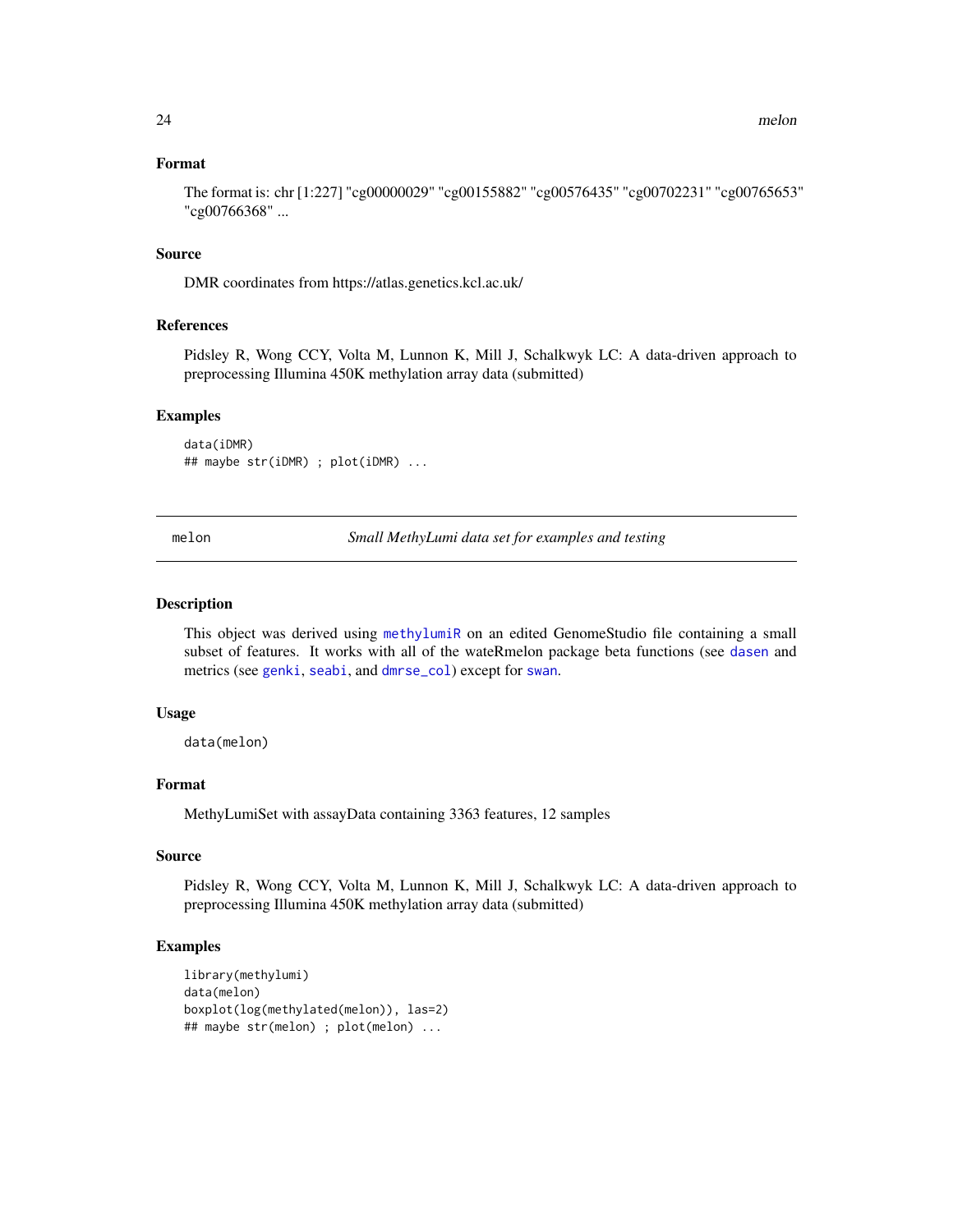<span id="page-24-0"></span>

# Description

Calculate X-chromosome, SNP and imprinting DMR metrics for a matrix of betas from an Illumina 450K Human DNA methylation array. Requires precalculated t-test p-values for sex differences, a list of X-chromosome features and of imprinting DMR features.

# Usage

metrics(betas, pv, X, idmr = iDMR, subset = NULL)

# Arguments

| betas  | a matrix of betas, each row representing a probe, each column a sample                                             |
|--------|--------------------------------------------------------------------------------------------------------------------|
| pv     | a vector of p-values such as produced by sextest, one per row of betas                                             |
| X      | a logical vector of the same length as pv, indicating whether each probe is<br>mapped to the X-chromosome          |
| idmr   | a character vector of probe names known to be in imprinting DMRs. Can be<br>obtained with $iDMR()$ or $data(iDMR)$ |
| subset | index or character vector giving a subset of betas to be tested                                                    |

#### Value

| see dmrse_row |
|---------------|
| see dmrse_col |
| see dmrse     |
| see genki     |
| see genki     |
| see genki     |
| see genki     |
| see genki     |
| see genki     |
| see seabi     |
|               |

# Author(s)

Leonard.Schalkwyk@kcl.ac.uk

# References

Pidsley R, Wong CCY, Volta M, Lunnon K, Mill J, Schalkwyk LC: A data-driven approach to preprocessing Illumina 450K methylation array data (submitted)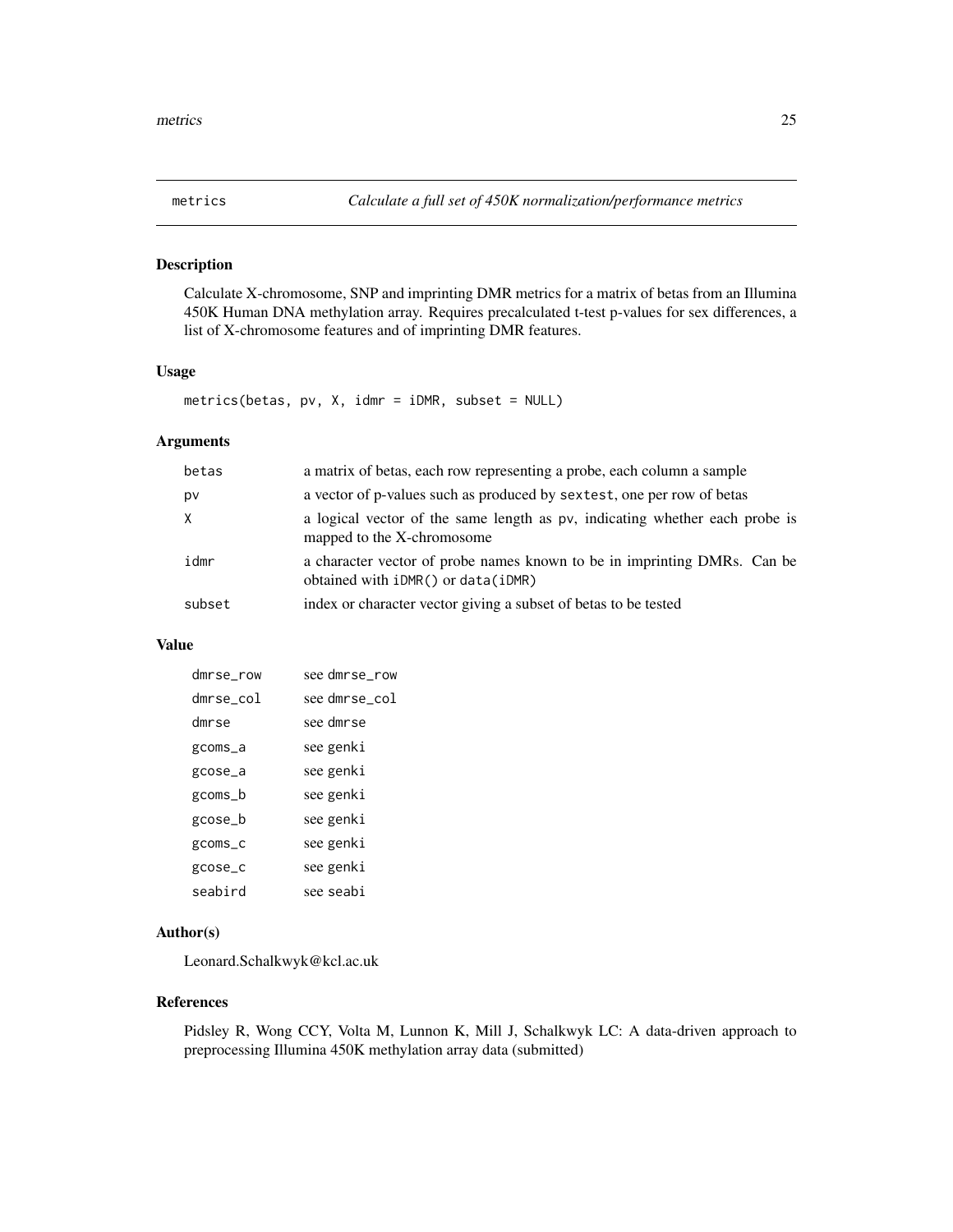26 pfilter

### Examples

```
data(melon)
melon.dasen <- dasen(melon)
bn <-betas(melon.dasen)
X <- melon.dasen@featureData@data$CHR==X
data(iDMR)
sex <- pData(melon.dasen)$sex
pv <- sextest(bn,sex)
melon.metrics <- metrics(bn, pv, X, idmr = iDMR, subset = NULL)
```
<span id="page-25-1"></span>

pfilter *Basic data filtering for Illumina 450 methylation data*

#### Description

The pfilter function filters data sets based on bead count and detection p-values. The user can set their own thresholds or use the default pfilter settings. pfilter will take data matrices of beta values, signal intensities and annotation data, but will also take methylumi (MethyLumiSet) or minfi (RGChannelSetExtended) objects. However it has come to our attention that data read in using the various packages and input methods will give subtly variable data output as they calculate detection p-value and beta values differently, and do/don?t give information about beadcount. The pfilter function does not correct for this, but simply uses the detection p-value and bead count provided by each package.

# Usage

pfilter(mn, un, bn, da, pn, bc, perCount=NULL, pnthresh = NULL, perc = NULL, pthresh = NULL,logical.return=FALSE)

# Arguments

| mn | matrix of methylated signal intensities, each column representing a sample (de-<br>fault method), or an object for which a method is available e.g MethyLumiSet<br>or RGChannelSetExtended. N.B. Bead count filtering will not work unless data<br>read in as an RGGhannelSetExtended rather than an RGChannelSet. |
|----|--------------------------------------------------------------------------------------------------------------------------------------------------------------------------------------------------------------------------------------------------------------------------------------------------------------------|
| un | matrix of unmethylated signal intensities, each column representing a sample<br>(default method) or NULL when mn is a MethyLumiSet or RGChannelSetEx-<br>tended object                                                                                                                                             |
| bn | matrix of precalculated betas, each column representing a sample, or NULL<br>when mn is a MethyLumiSet or RGChannelSetExtended object                                                                                                                                                                              |
| da | annotation data frame, such as x@featureData@data #methylumi package, or<br>NULL when mn is a MethyLumiSet or RGChannelSetExtended object                                                                                                                                                                          |
| pn | matrix of detection p-values, each column representing a sample, a MethyLu-<br>miSet or RGChannelSetExtended object                                                                                                                                                                                                |

<span id="page-25-0"></span>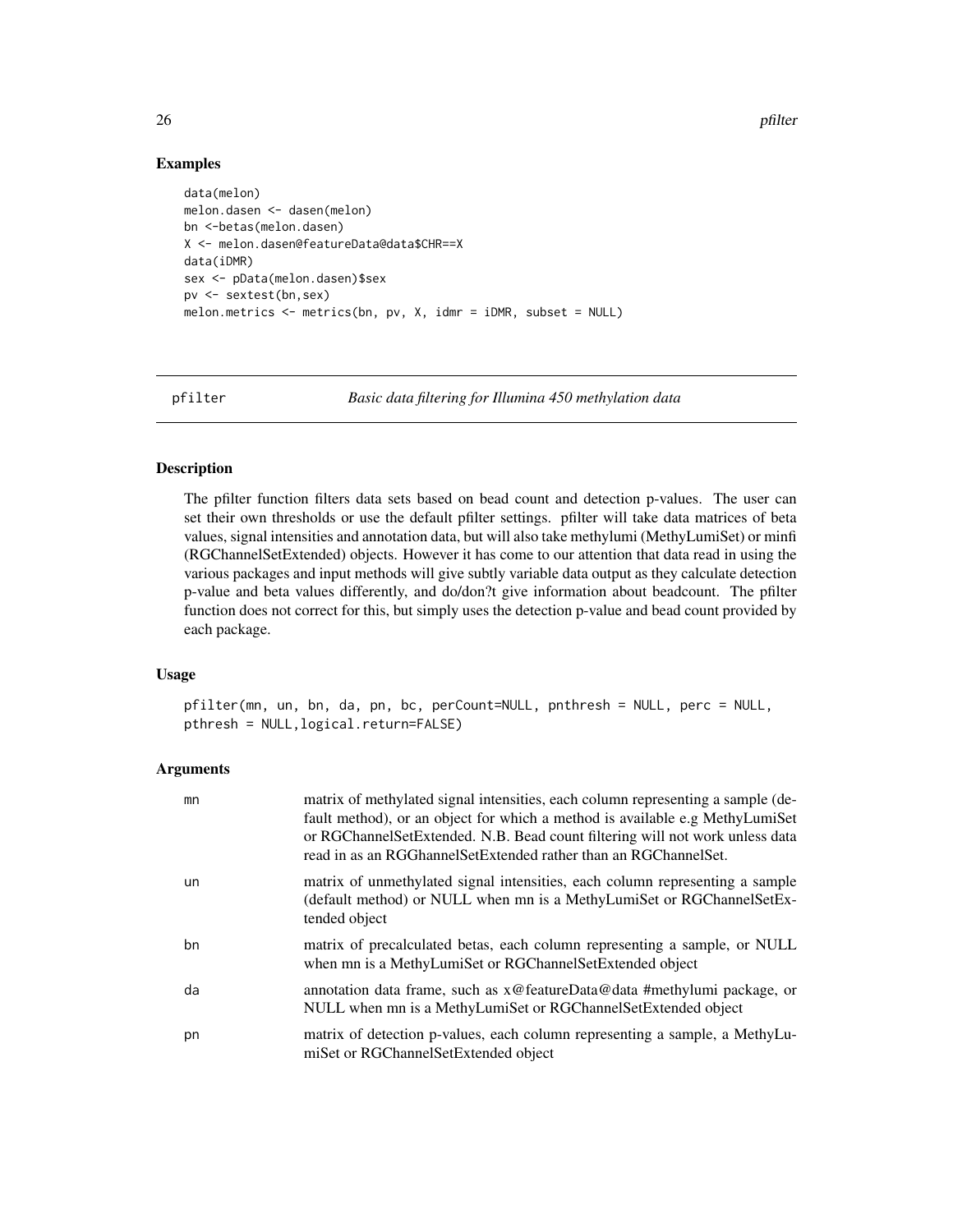#### pfilter that the contract of the contract of the contract of the contract of the contract of the contract of the contract of the contract of the contract of the contract of the contract of the contract of the contract of t

| bc       | matrix of arbitrary values, each column representing a sample and eeach row<br>representing a probe, in which "NA" represents beadcount <3, or NULL when<br>mn is a MethyLumiSet or RGChannelSetExtended object |
|----------|-----------------------------------------------------------------------------------------------------------------------------------------------------------------------------------------------------------------|
| perCount | remove sites having this percentage of samples with a beadcount <3, default set<br>to $5$                                                                                                                       |
| pnthresh | cutoff for detection p-value, default set to 0.05                                                                                                                                                               |
| perc     | remove samples having this percentage of sites with a detection p-value greater<br>than pnthresh, default set to 1                                                                                              |
| pthresh  | remove sites having this percentage of samples with a detection p-value greater<br>than pnthresh, default set to 1                                                                                              |
|          | logical.return If it is TRUE, FALSE or TRUE is returned to indicate success                                                                                                                                     |

#### Value

a filtered MethyLumiSet or RGChannelSetExtended object or

- a list of the filtered matrices:
- mn : methylated intensities
- un : unmethylated intensities
- bn : betas
- da : feature data

# Methods

- signature(mn = "MethyLumiSet") This is used for performing the pfilter method on MethyLumiSet objects produced by methylumiR.
- signature(mn = "RGChannelSetExtended") This is used for performing the pfilter method on RGChannelSetExtended objects produced by minfi.

#### Author(s)

Ruth.Pidsley@kcl.ac.uk

# References

[1] Pidsley R, Wong CCY, Volta M, Lunnon K, Mill J, Schalkwyk LC: A data-driven approach to preprocessing Illumina 450K methylation array data (submitted)

# Examples

```
# MethyLumiSet method
data(melon)
melon.pf <- pfilter(melon)
```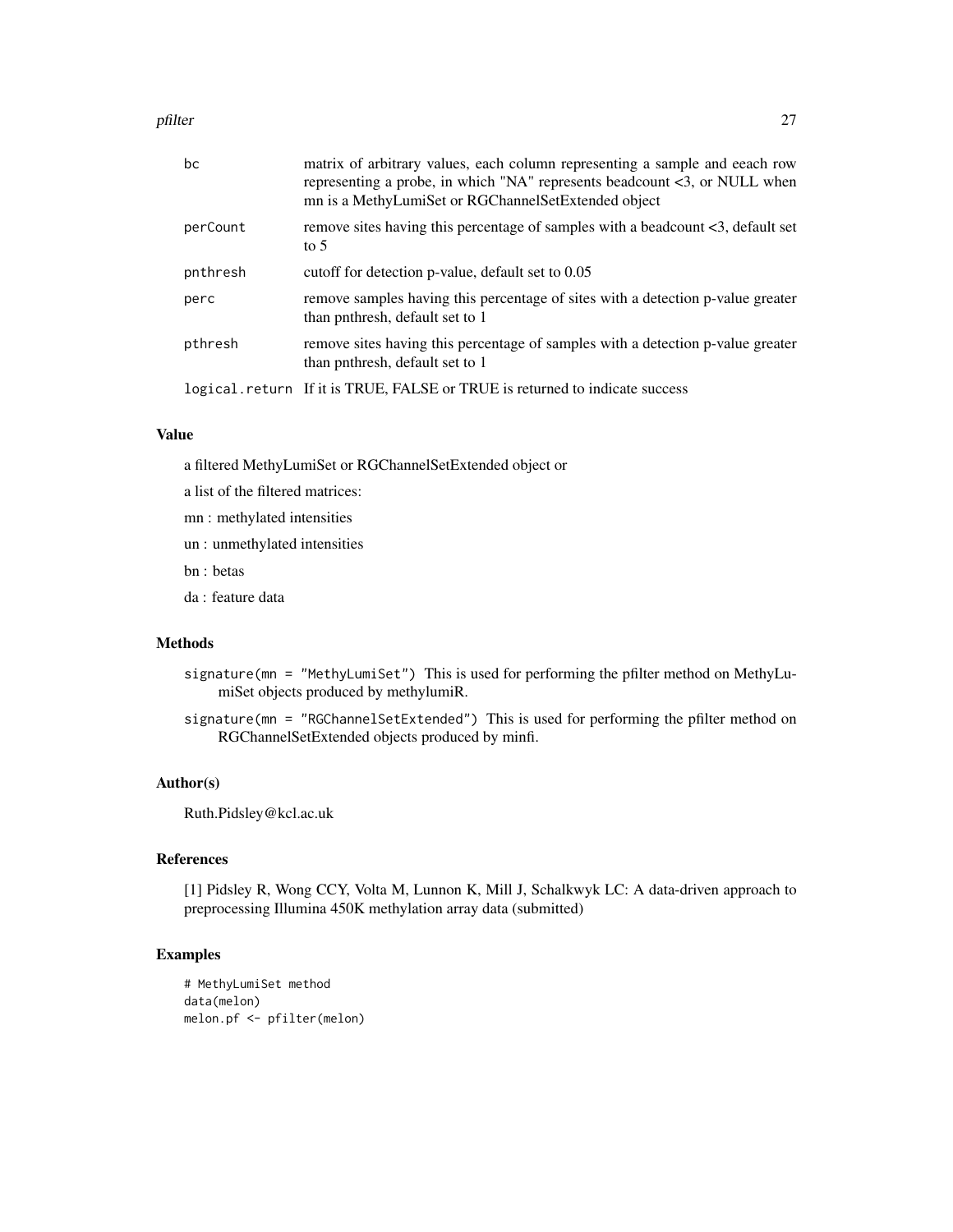<span id="page-27-1"></span><span id="page-27-0"></span>seabi *Calculate a performance metric based on male-female differences for Illumina methylation 450K arrays*

### Description

Calculates an area under ROC curve - based metric for Illumina 450K data using a t-test for malefemale difference as the predictor for X-chromosome location of probes. The metric is 1-area so that small values indicate good performance, to match our other, standard error based metrics [gcose](#page-21-1) and [dmrse](#page-18-1). Note that this requires both male and female samples of known sex and can be slow to compute due to running a t-test on every probe.

#### Usage

 $seabi(bn, stop = 1, sex, X)$ 

#### Arguments

| bn   | a matrix of betas (default method) or an object containing betas i.e. a MethyLumiSet<br>object (methylumi package), a MethylSet or RGChannelSet object (minfi pack-<br>age) or a exprmethy450 object (IMA package). |
|------|---------------------------------------------------------------------------------------------------------------------------------------------------------------------------------------------------------------------|
| stop | partial area under curve is calculated if stop value $\lt 1$ is provided                                                                                                                                            |
| sex  | a factor giving the sex of each sample (column)                                                                                                                                                                     |
| X    | a logical vector of length equal to the number of probes, true for features mapped<br>to X-chromosome                                                                                                               |

#### Value

a value between 0 and 1. values close to zero indicate high data quality as judged by the ability to discriminate male from female X-chromosome DNA methylation.

#### Author(s)

leonard.schalkwyk@kcl.ac.uk

# References

Pidsley R, Wong CCY, Volta M, Lunnon K, Mill J, Schalkwyk LC: A data-driven approach to preprocessing Illumina 450K methylation array data (submitted)

# Examples

```
library(methylumi)
data(melon)
sex <- pData(melon)$sex
X <- melon@featureData@data$CHR==X
seabi(betas(melon), sex=sex, X=X)
```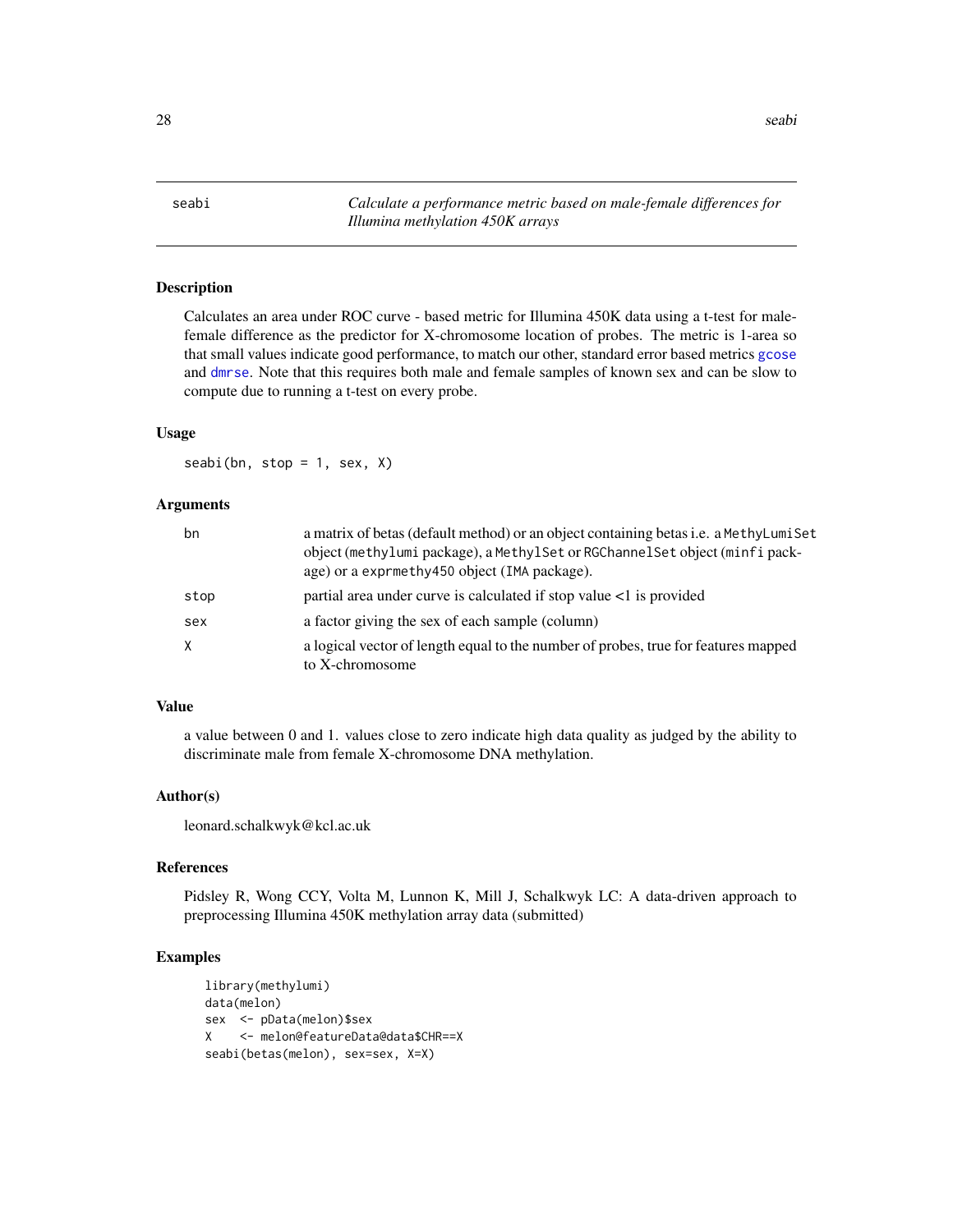# <span id="page-28-0"></span>seabi-methods 29

```
# methylumi method
   seabi(melon, sex=sex, X=X)
```
seabi-methods *Methods for Function* seabi *in Package* wateRmelon

#### Description

Methods for function seabi in package wateRmelon. Please see [seabi](#page-27-1) for details of the calculation of this ROC AUC performance metric.

#### Methods

signature(betas = "exprmethy450") all of the methods simply extract betas from the data object (which can be a exprmethy450, MethylSet, MethyLumiSe, or RGChannelSet) and calculate the metric. All the methods also require a factor differentiating male from female samples.

<span id="page-28-1"></span>

| seabird | Calculate ROC area-under-curve for X-chromosome sex differences |
|---------|-----------------------------------------------------------------|
|         | (internal function for calculating the seabi metric)            |

#### Description

This is a wrapper for the prediction and performance functions from the ROCR package that takes a vector of p-values and a vector of true or false for being on the X. See seabi function which does everything.

#### Usage

 $seabird(pr, stop = 1, X)$ 

# Arguments

| pr   | a vector of p-values, such as calculated by seabird                                                             |
|------|-----------------------------------------------------------------------------------------------------------------|
| stop | fraction for partial area under curve. For example 0.1 gives you the area for the<br>lowest $10\%$ of p-values. |
|      | logical vector the same length as pv, true for features mapped to X-chromosome                                  |

# Value

Returns an area value between 0 and 1, where 1 is the best possible performance.

# Author(s)

Leonard C Schalkwyk 2012 Leonard.Schalkwyk@kcl.ac.uk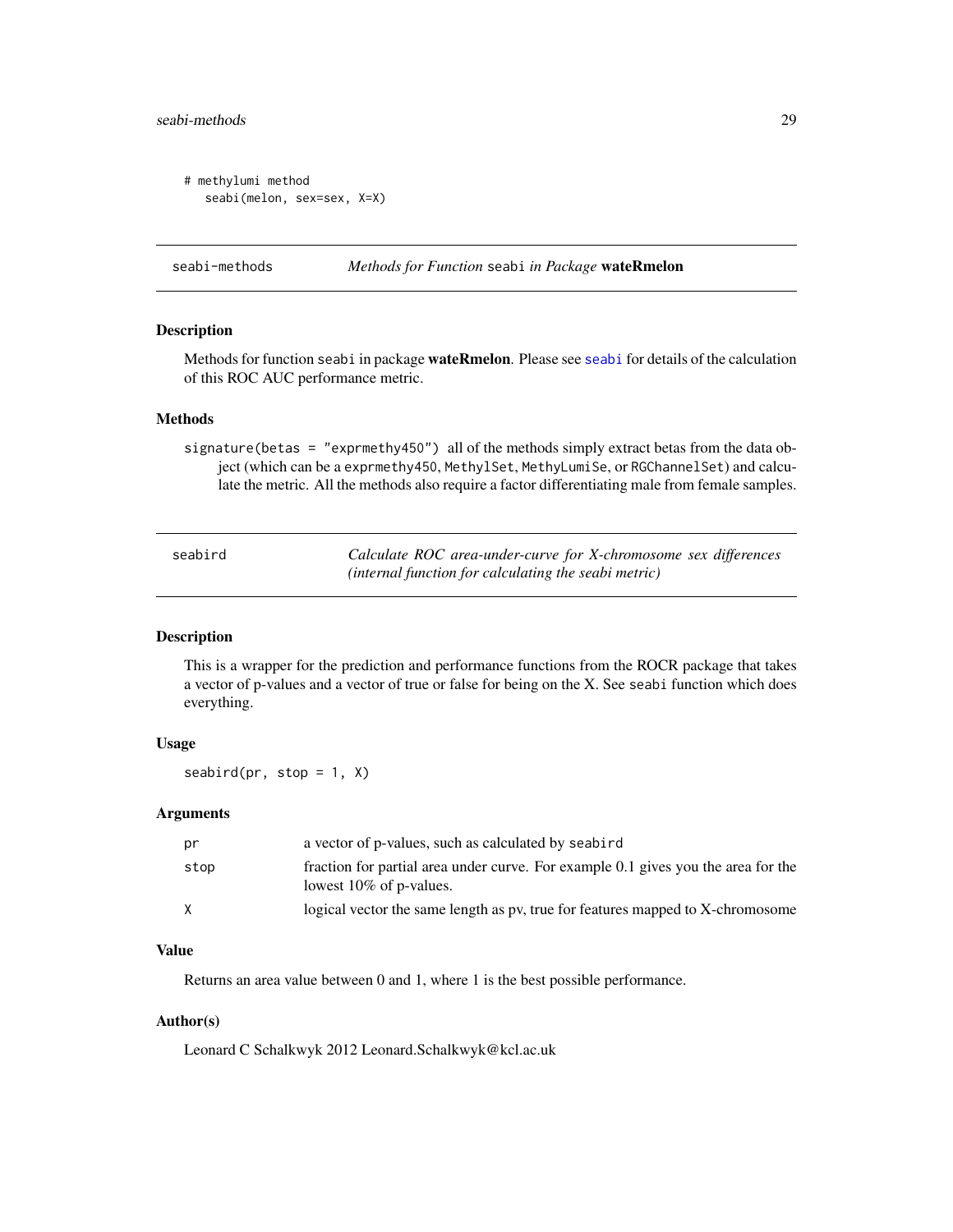# <span id="page-29-0"></span>References

Pidsley R, Wong CCY, Volta M, Lunnon K, Mill J, Schalkwyk LC: A data-driven approach to preprocessing Illumina 450K methylation array data (submitted)

| sextest | Test Illumina methylation 450K array probes for sex difference (inter- |
|---------|------------------------------------------------------------------------|
|         | nal function for calculating seabi performance metric)                 |

# Description

This is a wrapper for lm which does the equivalent of a Student t-test for difference in betas between males and females for each row of a matrix of betas.

# Usage

```
sextest(betas, sex, ...)
```
# Arguments

| betas    | a matrix of betas, each row is a probe, each column a sample |
|----------|--------------------------------------------------------------|
| sex      | a factor with 2 levels for male and female                   |
| $\cdots$ | additional arguments to be passed to 1m                      |

# Value

Returns a vector of p-values of length equal to the number of rows of betas

# Author(s)

Leonard.Schalkwyk@kcl.ac.uk

# References

Pidsley R, Wong CCY, Volta M, Lunnon K, Mill J, Schalkwyk LC: A data-driven approach to preprocessing Illumina 450K methylation array data (submitted)

# See Also

[seabi](#page-27-1) [seabird](#page-28-1)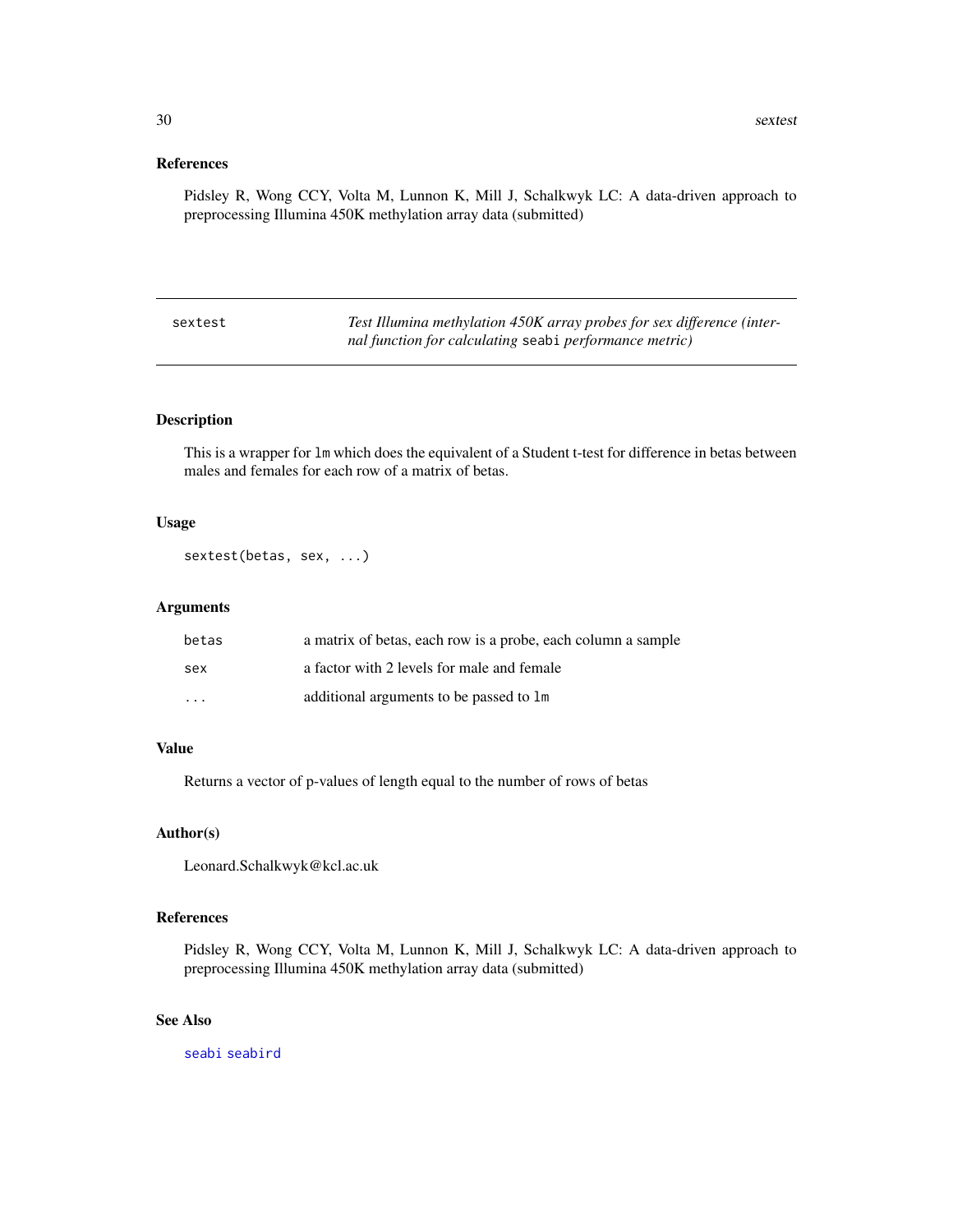#### sextest 31

# Examples

```
#MethyLumiSet method
 data(melon)
 sex <- pData(melon)$sex
 melon.sextest<-sextest(betas(melon),sex)
```

```
#MethyLumiSet method with quality control step
 data(melon)
 melon.dasen <- dasen(melon)
 sex <- pData(melon.dasen)$sex
 melon.sextest<-sextest(betas(melon.dasen),sex)
```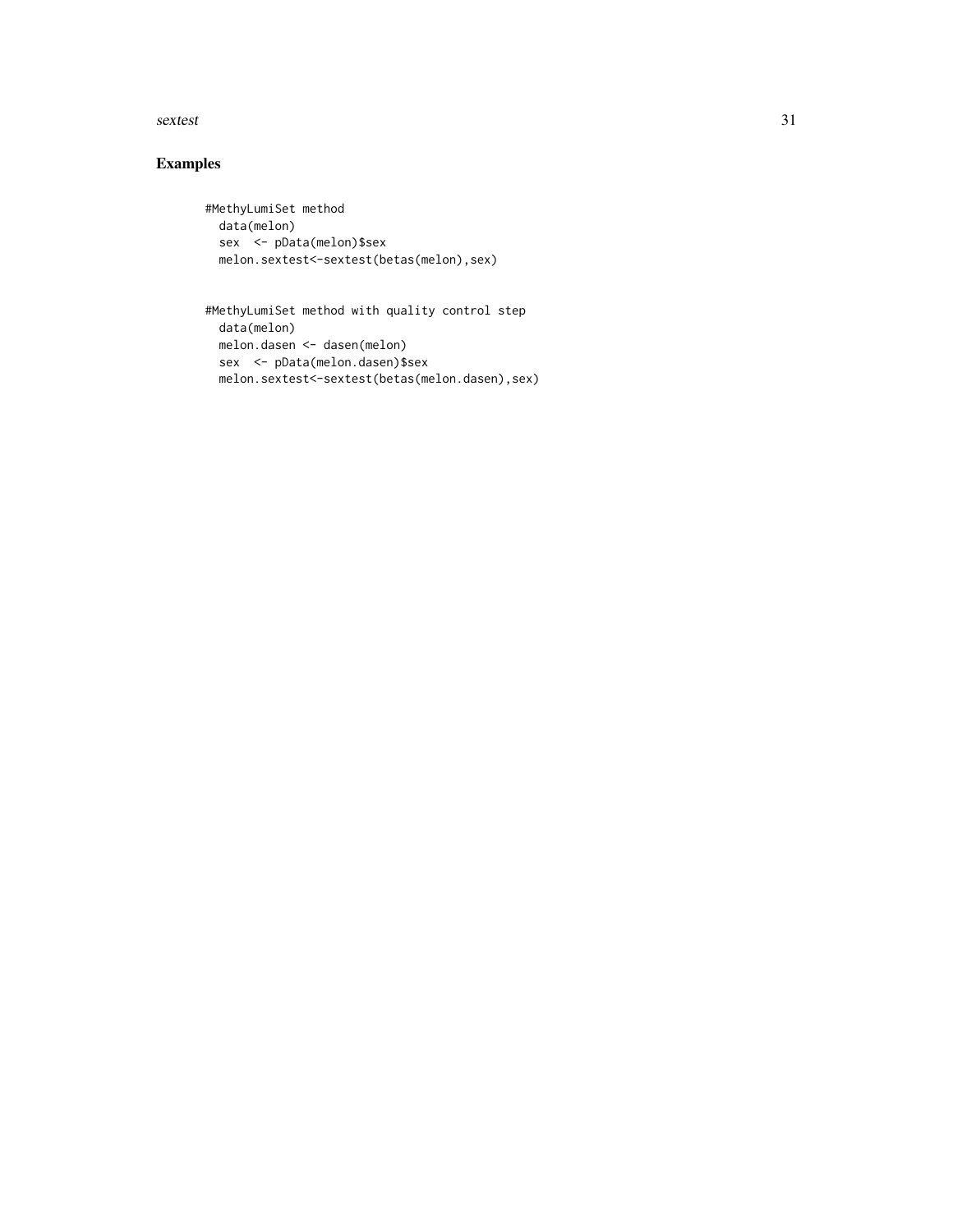# <span id="page-31-0"></span>**Index**

∗Topic MethyLumiSet melon, [24](#page-23-0) ∗Topic \textasciitilde\textasciitilde other possible keyword(s) \textasciitilde\textasciitilde colnames-methods, [10](#page-9-0) dmrse-methods, [20](#page-19-0) genki-methods, [21](#page-20-0) ∗Topic \textasciitildekwd1 betaqn-exprmethy450-methods, [7](#page-6-0) BMIQ, [8](#page-7-0) combo, [10](#page-9-0) dasen, [11](#page-10-0) seabi, [28](#page-27-0) ∗Topic \textasciitildekwd2 betaqn-exprmethy450-methods, [7](#page-6-0) BMIQ, [8](#page-7-0) combo, [10](#page-9-0) dasen, [11](#page-10-0) seabi, [28](#page-27-0) ∗Topic datasets iDMR, [23](#page-22-0) melon, [24](#page-23-0) ∗Topic methods as.methylumi-methods, [4](#page-3-0) colnames-methods, [10](#page-9-0) dmrse-methods, [20](#page-19-0) genki-methods, [21](#page-20-0) seabi-methods, [29](#page-28-0) ∗Topic package wateRmelon-package, [2](#page-1-0) adaptRefQuantiles, [3](#page-2-0) as.methylumi, *11*, *14* as.methylumi *(*as.methylumi-methods*)*, [4](#page-3-0) as.methylumi,ANY-method *(*as.methylumi-methods*)*, [4](#page-3-0) as.methylumi,MethylSet-method *(*as.methylumi-methods*)*, [4](#page-3-0)

as.methylumi,MethyLumiSet-method *(*as.methylumi-methods*)*, [4](#page-3-0) as.methylumi-methods, [4](#page-3-0) beadc, [5](#page-4-0) beadcount, [6](#page-5-0) Beta2M, [6](#page-5-0) betaqn *(*dasen*)*, [11](#page-10-0) betaqn,exprmethy450-method *(*betaqn-exprmethy450-methods*)*, [7](#page-6-0) betaqn,MethylSet-method *(*dasen-minfi-methods*)*, [16](#page-15-0) betaqn,MethyLumiSet-method *(*dasen-methods*)*, [14](#page-13-0) betaqn,RGChannelSet-method *(*dasen-minfi-methods*)*, [16](#page-15-0) betaqn-exprmethy450-methods, [7](#page-6-0) bgIntensitySwan.methylumi *(*adaptRefQuantiles*)*, [3](#page-2-0) BMIQ, [8](#page-7-0) BMIQ,ANY-method *(*BMIQ*)*, [8](#page-7-0) BMIQ,MethyLumiSet-method *(*BMIQ*)*, [8](#page-7-0) BMIQ-methods *(*BMIQ*)*, [8](#page-7-0) CheckBMIQ *(*BMIQ*)*, [8](#page-7-0) colnames, MethyLumiSet-method *(*colnames-methods*)*, [10](#page-9-0) colnames-methods, [10](#page-9-0) combo, [10](#page-9-0) concatenateMatrices *(*adaptRefQuantiles*)*, [3](#page-2-0) coRankedMatrices *(*adaptRefQuantiles*)*, [3](#page-2-0) correctI *(*Beta2M*)*, [6](#page-5-0) correctII *(*Beta2M*)*, [6](#page-5-0)

danen *(*dasen*)*, [11](#page-10-0) danen, MethylSet-method *(*dasen-minfi-methods*)*, [16](#page-15-0)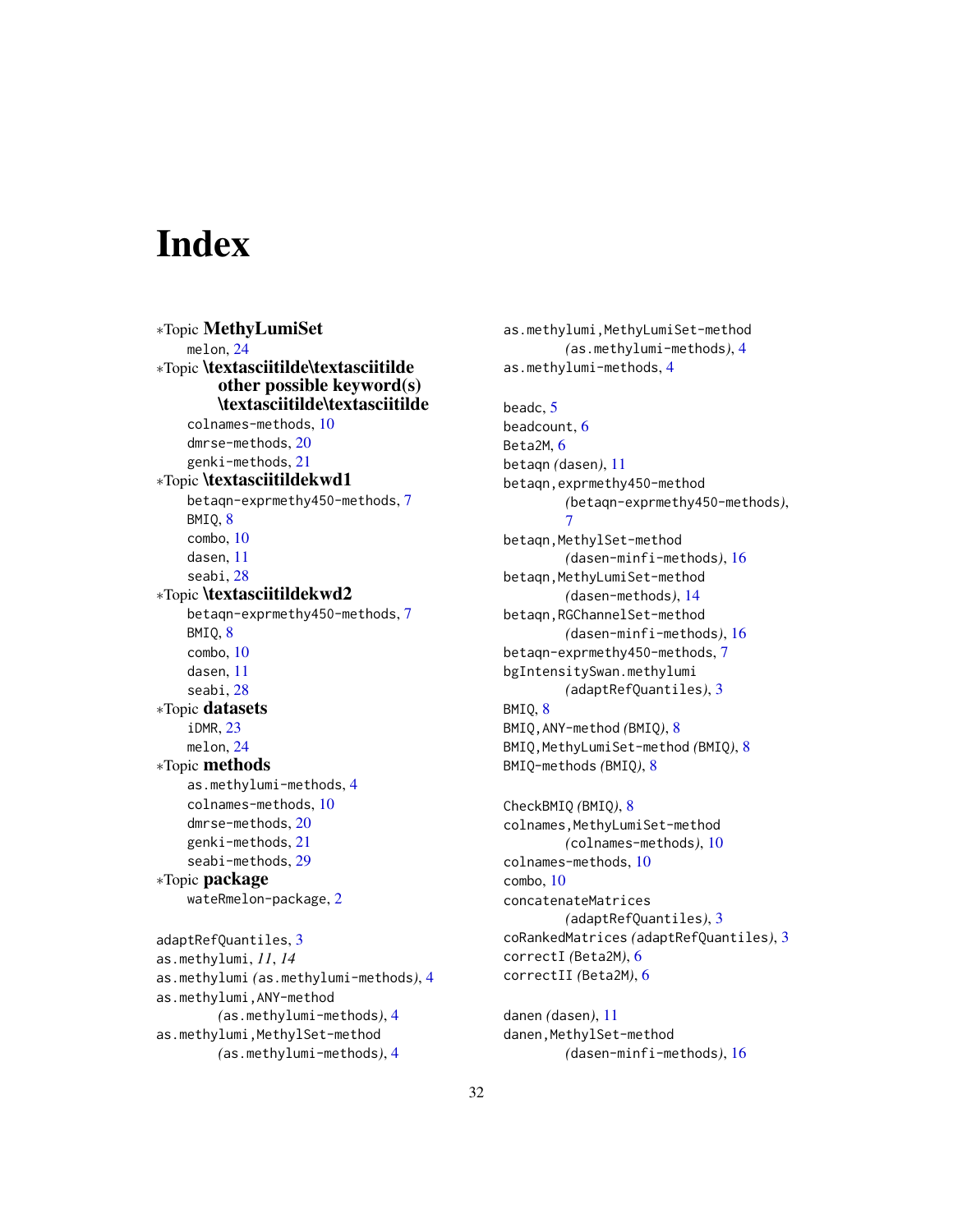#### $I<sub>N</sub>DEX$  33

danen, MethyLumiSet-method *(*dasen-methods*)*, [14](#page-13-0) danen,RGChannelSet-method *(*dasen-minfi-methods*)*, [16](#page-15-0) danes *(*dasen*)*, [11](#page-10-0) danes, MethylSet-method *(*dasen-minfi-methods*)*, [16](#page-15-0) danes,MethyLumiSet-method *(*dasen-methods*)*, [14](#page-13-0) danes,RGChannelSet-method *(*dasen-minfi-methods*)*, [16](#page-15-0) danet *(*dasen*)*, [11](#page-10-0) danet,MethylSet-method *(*dasen-minfi-methods*)*, [16](#page-15-0) danet, MethyLumiSet-method *(*dasen-methods*)*, [14](#page-13-0) danet,RGChannelSet-method *(*dasen-minfi-methods*)*, [16](#page-15-0) dasen, [11,](#page-10-0) *24* dasen, MethylSet-method *(*dasen-minfi-methods*)*, [16](#page-15-0) dasen,MethyLumiSet-method *(*dasen-methods*)*, [14](#page-13-0) dasen,RGChannelSet-method *(*dasen-minfi-methods*)*, [16](#page-15-0) dasen-methods, [14](#page-13-0) dasen-minfi-methods, [16](#page-15-0) dataDetectPval2NA *(*adaptRefQuantiles*)*, [3](#page-2-0) daten1 *(*dasen*)*, [11](#page-10-0) daten1,MethylSet-method *(*dasen-minfi-methods*)*, [16](#page-15-0) daten1,MethyLumiSet-method *(*dasen-methods*)*, [14](#page-13-0) daten1,RGChannelSet-method *(*dasen-minfi-methods*)*, [16](#page-15-0) daten2 *(*dasen*)*, [11](#page-10-0) daten2, MethylSet-method *(*dasen-minfi-methods*)*, [16](#page-15-0) daten2,MethyLumiSet-method *(*dasen-methods*)*, [14](#page-13-0) daten2,RGChannelSet-method *(*dasen-minfi-methods*)*, [16](#page-15-0) db1, [18](#page-17-0) detectionPval.filter *(*adaptRefQuantiles*)*, [3](#page-2-0) dfs2 *(*db1*)*, [18](#page-17-0) dfsfit *(*db1*)*, [18](#page-17-0) dmrse, [19,](#page-18-0) *20*, *28*

dmrse,exprmethy450-method *(*dmrse-methods*)*, [20](#page-19-0) dmrse,MethylSet-method *(*dmrse-methods*)*,  $20$ dmrse,MethyLumiSet-method *(*dmrse-methods*)*, [20](#page-19-0) dmrse,RGChannelSet-method *(*dmrse-methods*)*, [20](#page-19-0) dmrse-methods, [20](#page-19-0) dmrse\_col, *24* dmrse\_col *(*dmrse*)*, [19](#page-18-0) dmrse\_col,exprmethy450-method *(*dmrse-methods*)*, [20](#page-19-0) dmrse\_col,MethylSet-method *(*dmrse-methods*)*, [20](#page-19-0) dmrse\_col,MethyLumiSet-method *(*dmrse-methods*)*, [20](#page-19-0) dmrse\_col,RGChannelSet-method *(*dmrse-methods*)*, [20](#page-19-0) dmrse\_col-methods *(*dmrse-methods*)*, [20](#page-19-0) dmrse\_row *(*dmrse*)*, [19](#page-18-0) dmrse\_row,exprmethy450-method *(*dmrse-methods*)*, [20](#page-19-0) dmrse\_row,MethylSet-method *(*dmrse-methods*)*, [20](#page-19-0) dmrse\_row,MethyLumiSet-method *(*dmrse-methods*)*, [20](#page-19-0) dmrse\_row,RGChannelSet-method *(*dmrse-methods*)*, [20](#page-19-0) dmrse\_row-methods *(*dmrse-methods*)*, [20](#page-19-0) filterXY *(*adaptRefQuantiles*)*, [3](#page-2-0) findAnnotationProbes *(*adaptRefQuantiles*)*, [3](#page-2-0) fot *(*got*)*, [23](#page-22-0) fuks *(*dasen*)*, [11](#page-10-0) fuks,exprmethy450-method *(*betaqn-exprmethy450-methods*)*, [7](#page-6-0) fuks, MethylSet-method *(*dasen-minfi-methods*)*, [16](#page-15-0)

fuks, MethyLumiSet-method *(*dasen-methods*)*, [14](#page-13-0) fuks,RGChannelSet-method *(*dasen-minfi-methods*)*, [16](#page-15-0)

gcoms *(*genkme*)*, [22](#page-21-0) gcose, *28* gcose *(*genkme*)*, [22](#page-21-0)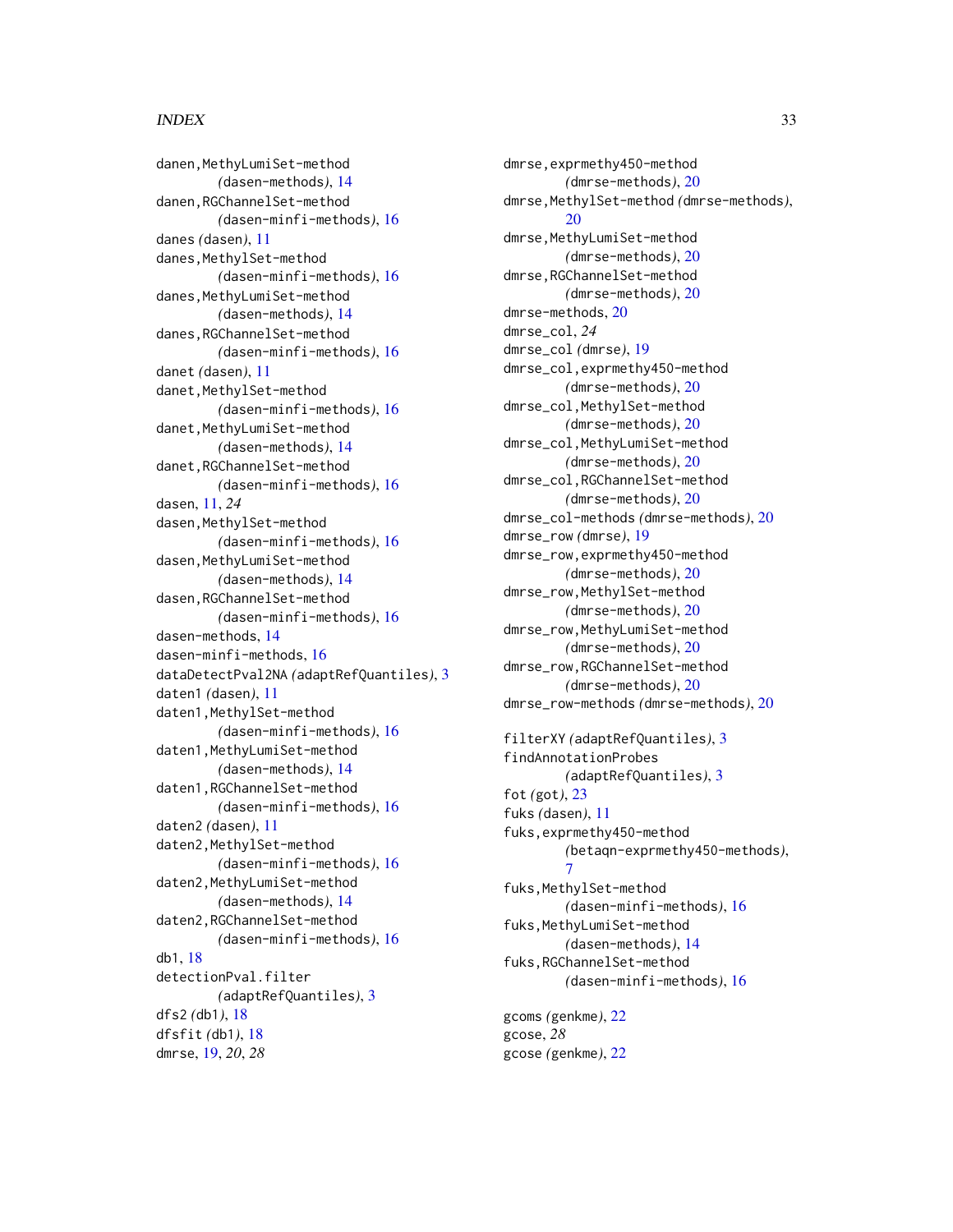# 34 INDEX

genki, [20,](#page-19-0) *20–22*, *24* genki,exprmethy450-method *(*genki-methods*)*, [21](#page-20-0) genki,MethylSet-method *(*genki-methods*)*, [21](#page-20-0) genki, MethyLumiSet-method *(*genki-methods*)*, [21](#page-20-0) genki,RGChannelSet-method *(*genki-methods*)*, [21](#page-20-0) genki-methods, [21](#page-20-0) genkme, [22](#page-21-0) genkus *(*genkme*)*, [22](#page-21-0) getColumns *(*as.methylumi-methods*)*, [4](#page-3-0) getMethylumiBeta *(*adaptRefQuantiles*)*, [3](#page-2-0) getQuantiles *(*adaptRefQuantiles*)*, [3](#page-2-0) getSamples *(*adaptRefQuantiles*)*, [3](#page-2-0) getsnp *(*genkme*)*, [22](#page-21-0) got, [23](#page-22-0)

iDMR, [23](#page-22-0)

loadMethylumi2 *(*adaptRefQuantiles*)*, [3](#page-2-0) lumiMethyR2 *(*adaptRefQuantiles*)*, [3](#page-2-0)

M2Beta *(*Beta2M*)*, [6](#page-5-0) melon, [24](#page-23-0) methylumiR, *24* metrics, [25](#page-24-0)

nanes *(*dasen*)*, [11](#page-10-0) nanes, MethylSet-method *(*dasen-minfi-methods*)*, [16](#page-15-0) nanes, MethyLumiSet-method *(*dasen-methods*)*, [14](#page-13-0) nanes,RGChannelSet-method *(*dasen-minfi-methods*)*, [16](#page-15-0) nanet *(*dasen*)*, [11](#page-10-0) nanet, MethylSet-method *(*dasen-minfi-methods*)*, [16](#page-15-0) nanet,MethyLumiSet-method *(*dasen-methods*)*, [14](#page-13-0) nanet,RGChannelSet-method *(*dasen-minfi-methods*)*, [16](#page-15-0) nasen *(*dasen*)*, [11](#page-10-0) nasen,MethylSet-method *(*dasen-minfi-methods*)*, [16](#page-15-0) nasen,MethyLumiSet-method *(*dasen-methods*)*, [14](#page-13-0) nasen,RGChannelSet-method *(*dasen-minfi-methods*)*, [16](#page-15-0)

naten *(*dasen*)*, [11](#page-10-0) naten, MethylSet-method *(*dasen-minfi-methods*)*, [16](#page-15-0) naten,MethyLumiSet-method *(*dasen-methods*)*, [14](#page-13-0) naten,RGChannelSet-method *(*dasen-minfi-methods*)*, [16](#page-15-0) nbBeadsFilter *(*adaptRefQuantiles*)*, [3](#page-2-0) normalize.quantiles2 *(*adaptRefQuantiles*)*, [3](#page-2-0) normalizeIlluminaMethylation *(*adaptRefQuantiles*)*, [3](#page-2-0)

pfilter, *14*, [26](#page-25-0) pfilter,MethyLumiSet-method *(*pfilter*)*, [26](#page-25-0) pfilter,RGChannelSetExtended-method *(*pfilter*)*, [26](#page-25-0) pfilter-methods *(*pfilter*)*, [26](#page-25-0) pipelineIlluminaMethylation.batch *(*adaptRefQuantiles*)*, [3](#page-2-0) pop *(*got*)*, [23](#page-22-0) preprocessIlluminaMethylation *(*adaptRefQuantiles*)*, [3](#page-2-0)

referenceQuantiles *(*adaptRefQuantiles*)*, [3](#page-2-0) robustQuantileNorm\_Illumina450K *(*adaptRefQuantiles*)*, [3](#page-2-0)

seabi, *20*, *24*, [28,](#page-27-0) *29, 30* seabi,exprmethy450-method *(*seabi-methods*)*, [29](#page-28-0) seabi, MethylSet-method *(seabi-methods)*, [29](#page-28-0) seabi, MethyLumiSet-method *(*seabi-methods*)*, [29](#page-28-0) seabi,RGChannelSet-method *(*seabi-methods*)*, [29](#page-28-0) seabi-methods, [29](#page-28-0) seabird, [29,](#page-28-0) *30* sextest, [30](#page-29-0) summits *(*Beta2M*)*, [6](#page-5-0) swan, *5*, *24* swan *(*dasen*)*, [11](#page-10-0) swan, MethylSet-method *(*dasen-minfi-methods*)*, [16](#page-15-0) swan, MethyLumiSet-method *(*dasen-methods*)*, [14](#page-13-0)